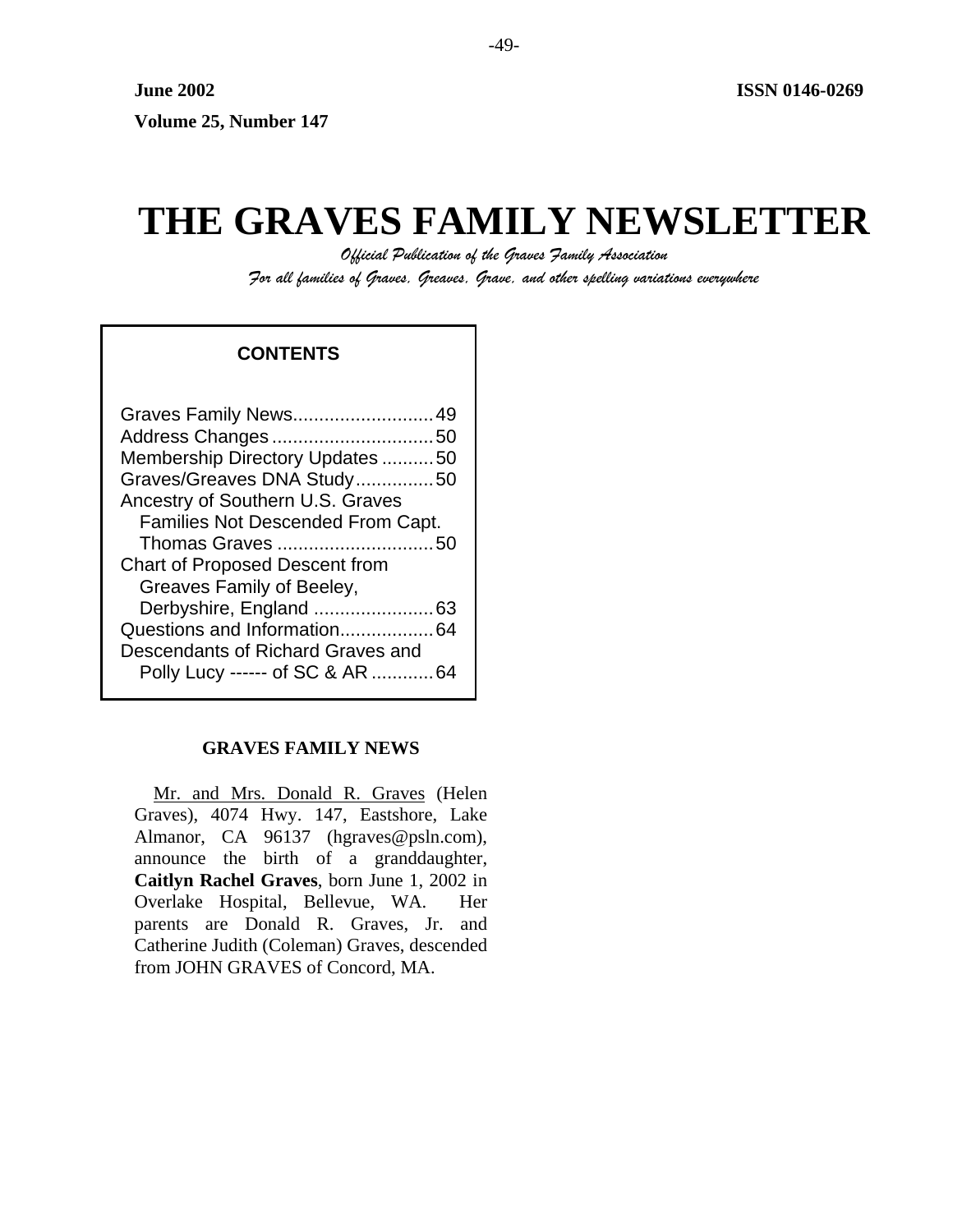# **MEMBERSHIP DIRECTORY UPDATES**

*New Members* 

## **GRAVES/GREAVES DNA STUDY**

# **ANCESTRY OF SOUTHERN U.S. GRAVES FAMILIES NOT DESCENDED FROM CAPT. THOMAS GRAVES**

There were a couple of articles in the *Graves Family Newsletter* discussing the question of whether Francis Graves was a son of Capt. Thomas Graves of VA, or perhaps a son of a mysterious Richard Graves, and whether the child of Capt. Thomas Graves was actually a daughter, Frances Graves. The articles were on p. 23, 1995 GFNL, and pp.104-106, 1995 GFNL. The p. 23 article proposing that the child was a daughter is in next section. Following that is the analysis showing that Francis Graves was in fact a son of Capt. Thomas Graves.

Mrs. Mason Jones, Box 37, Gladwyne, PA 19035, has a rather startling hypothesis which I have never heard before. She believes that "Fra: Graves, Orphant of Captain Tho: Graves deceased" was **not a son but a daughter**.

"I think she was born after her sister Ann sometime in late 1621. The land of Thomas Graves that she received the certificate for in

#### **Memberships:**

**Regular (U.S. & Canada) \$20/year Other countries (air mail) \$30/year Sustaining (U.S. & Canada) \$40/year Other countries (air mail) \$50/year Life (U.S./Canada, no age limit) \$600 one time Foreign memberships must be paid by money order in U.S. dollars. All back issues (1976 present) are available, last year at current price and earlier years at half price.** 

**Newsletter only available to individuals as part of Graves Family Association membership. No charge for queries.** 

**Published by:** 

**THE GRAVES FAMILY ASSOCIATION 20 Binney Circle, Wrentham, MA 02093, USA Internet Web Site: http://www.gravesfa.org** 

**Newsletter Editor: Kenneth Vance Graves 20 Binney Circle, Wrentham, MA 02093 (508)384-8084 ken.graves@gravesfa.org** 

**Treasurer: Sarah J. Graves, Wrentham, MA sarah.graves@gravesfa.org Director, Internet Web Site: Kenneth Vance Graves Graves Online List Manager: Marjorie Ferris, Rialto, CA, MBFerris@aol.com** 

**Research Coordinators** 

**Graves of Cambridgeshire, England: Nedra Dickman Brill, CG, 2410 NE 58th Ave., Portland, OR 97213-4002 brillnd@pacifier.com** 

**Rear Admiral Thomas Graves of Charlestown, MA and his Greaves family of Stepney, London, England: Raymond C. Flesher, 313 West Lehow Ave., #24, Englewood, CO 80110-6744, rcflesher@juno.com** 

**Charles Newton Graves (Descended from Rear Admiral Thomas Graves of Charlestown, MA): Janet Craw, HC 4, Box 23B, Payson, AZ 85541-9531, vjcraw@cybertrails.com** 

**Samuel Graves of Lynn, MA: Carol Kenney Graves, 4121 North Koerner Rd., Peoria, IL 61615, ckenney7@aol.com © Graves Family Association, 2001**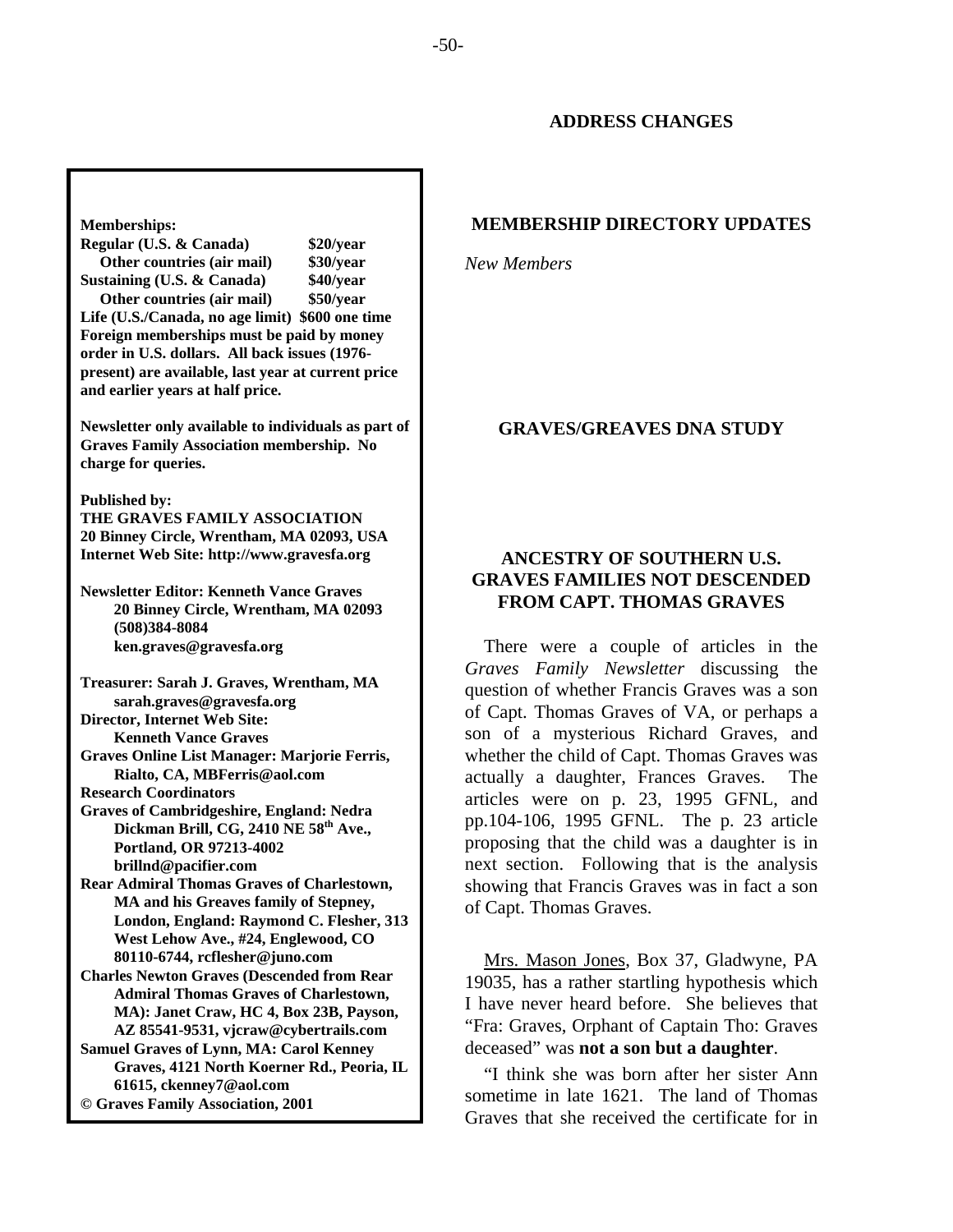1642 at age 21 (as I understand she had to be to do this) was later granted to George Truitt (?) in right of his wife. A patent to Wellinge (?) in 1663 for this same land describes it as formerly granted unto Frances Trewitt (?)."

"There was other land belonging to Frances Graves which Henry Peddington, as her guardian or attorney or even perhaps as her father-in-law, acknowledged receipt for the sale of in 1638 at a session of court in 1639. I have copies of all these original records and put much trust in land records to establish descent."

"Perhaps the Francis Graves that Mr. William Sweeney has claimed descent from could be the son of Richard Graves mentioned on page 56 (April 20, 1635) in the Ames edition of *County Court Records, Accomack-Northampton, 1632-1640*, and again in *Abstracts of Virginia Land Patents*, no. 344, as one of 10 persons transported by John Neale June 18, 1636. I have noted that Francis Graves of Essex had a son Richard. The dates would be more realistic, I think, for someone receiving a patent in 1672 and still living in 1690."

Mr. Richard W. Kesler, P.O. Box 906, Pinehurst, NC 28374-0906, has been conducting extensive research into this issue and is now convinced that **there is sufficient evidence to accept Francis Graves as a son of Capt. Thomas Graves**. His analysis of this is below.

An article prepared by the writer was published in the October 1995 issue of *The Graves Family Newsletter*. The article suggested that credible evidence exists to support Mrs. Mason Jones' hypothesis that Francis Graves was daughter rather than son of Capt. Thomas Graves.

If attention is focused only on 10, 25, 26, 27, 30, 32, 33 and 34 below, one might conclude that the same 200 acre tract of land was involved in each instance, that the Francis Trewett of 26, 27 and 32 below was the Orphan Francis Graves of 25 below, and that the orphan was therefore daughter rather than son of Capt. Thomas Graves. Before reaching these conclusions, however, we should examine carefully all other evidence available to us. Such a careful examination has led the writer to believe that Francis Graves was son of Capt. Thomas Graves just as several published sources unanimously say that he was.

There were other immigrants to Virginia in the early to mid-1600's; for instance there was a Thomas Graves who was imported by Stephen Gill in 1651 (Greer134: George Cabell Greer, *1623-1626, Early Virginia Immigrants*, Genealogical Publishing Co., Inc., Baltimore, 1973, p. 134). Francis Graves may have been a son of The Richard Graves that was imported by Robert Pitts in 1637 or the Richard Graves that was imported by John Neale also in 1637 (Ibid).

# GENERATION 2

Francis Graves, Sr. (7) was born about 1630 in Virginia, and died about 1691 (before 5 Aug. 1691). The birth date of Francis is inferred from the fact that he was still a minor and described as "orphan of Capt. Thomas Graves decd." in 1642. From this date until 1672 we have no information about Francis. According to Mrs. Hiden, it is likely from the associates his family chose that he spent some time in Gloucester Co., Va. before settling in Essex Co. It is also probable that he lived in Essex Co. before patenting land there, and that the 714 acres he patented 10 Oct. 1672 (S.L.O. 6, p. 436) "on the south side of the river, part on the branch of Gilson's Creek and part on Hoskins Creek adjoining Mr. Beverley's corner," represented a choice of location rather than just the reward for transporting 14 persons.

He married Jane Maguffey (or McGuffy or Maguffy) before 28 Nov. 1678. Her maiden name may have been Davenport, and she may have first married Mr. Maguffey, secondly Francis Graves, and thirdly John D. Doughty.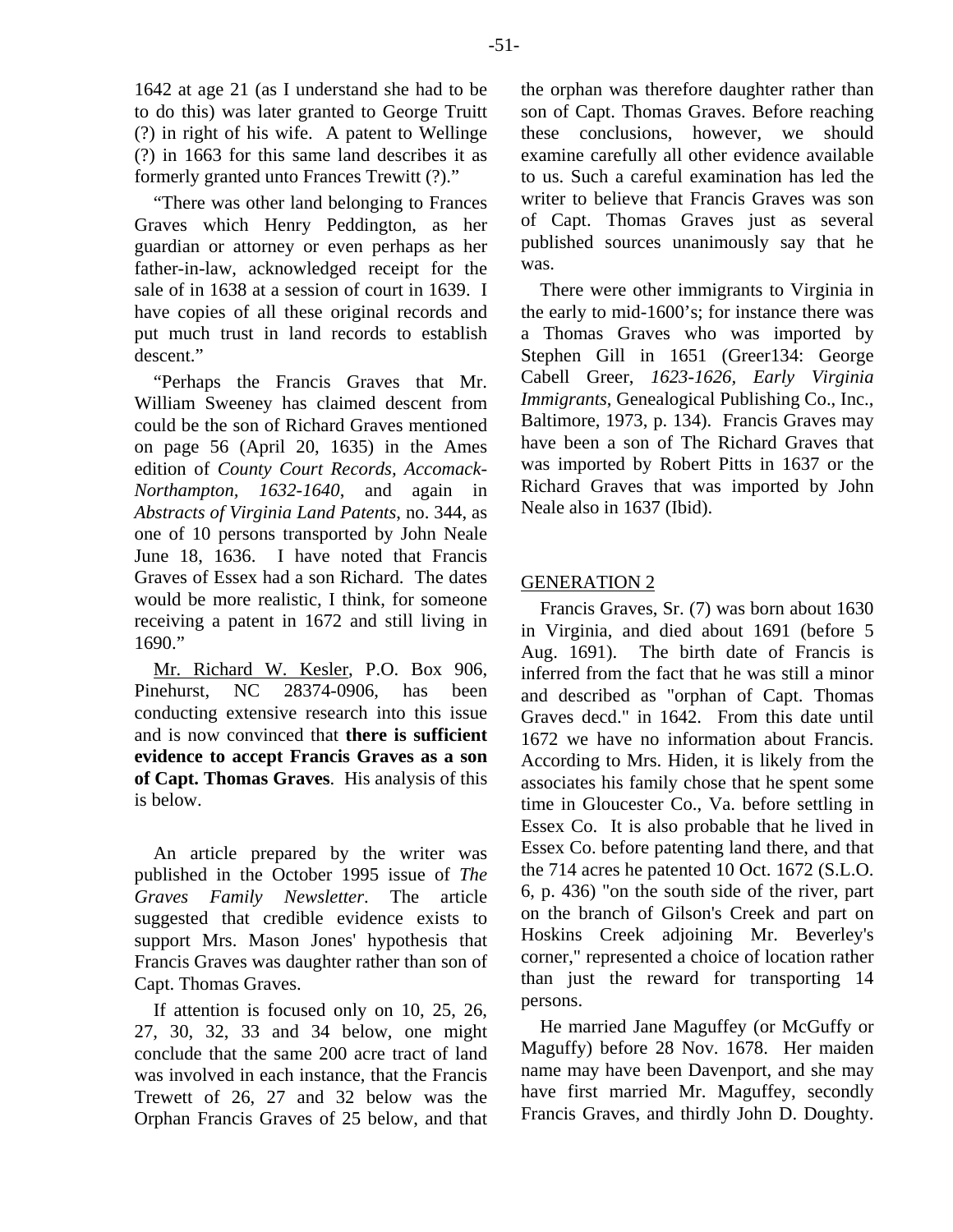The marriage of Francis to Jane was his second (according to Mrs. Sue Davis). At the time of his marriage to Jane he gave certain cattle to his step-children, John and Jane Maguffey and Elizabeth Davenport (Old Rappahannock Records, Deeds and Wills 6, p. 57). The original deed is preserved among the loose papers of Essex Co. and shows Francis Graves's firm signature.

In 1694, after Francis had died and Jane had remarried John Doughty, this new husband deeded certain property to Jane's sons, Francis, Richard, and Thomas Graves (Essex Deeds and Wills 6, Reverse of book, p. 296). Doughty died between 1704, when he is listed in the Quit Rent Roll (*Va. Mag.*, vol. 33, p. 262), and 1715, when Francis and Thomas Graves (sons of Jane and Francis) appear on the list (Essex Quit Rent Roll 1715, Archives Div., Va. State Library).

According to *The Diary of Robert Rose*, p. 320, Francis Graves, Jr., who died in 1748, had a nephew Benjamin Graves who had been overseer, first for the Rev. John Bagge on Thomas Button's "Range" plantation in Essex Co. in 1726 and earlier, and then for Parson Rose at the glebe in Essex Co., Va.

It was suggested that Francis was not a son of Capt. Thomas Graves, but of someone else, and that there was a Frances Graves who was a daughter of Capt. Thomas Graves. This has been shown to be not correct. See the Appendix at the end of this book for a detailed discussion of this. (R-14, R-20, R-506, R-507, R-518)

Children - Graves, by first marriage

- +32. John Graves, m. Johanna ------, d. 1720. Children - Graves, by Jane Maguffey
- +33. Francis Graves, Jr., b. 1679, m. Anne Reynolds (?), 1699, d. 1748.
- +34. Richard Graves, m. Hannah Consolvo, d.c. 1730.
- +35. Thomas Graves, b.c. 1684-5, m. Elizabeth Moody, c. 1708-10, d.c. 1742- 3.

## GENERATION 3

John Graves (32) married Johannah ("Hannah" or Joanna) ------. They lived in St. Anne's Parish, Essex Co., Va. He died 1720 in Essex Co.

The following discussion is from the *Graves Family Newsletter*, 1993, pages 30-31. The Graves ancestry of Jane Graves who married John Coffey is of considerable interest to the many descendants of this couple. An excellent book on the Coffey family was published in 1984 by Marvin D. Coffey, *James Bluford Coffey, His Ancestors and Descendants in America*, Vol. II - Ancestors. On page 31 of that book, he states: "About 1728 John Coffey married Jane Graves, the daughter of John Graves, deceased, and his wife Hannah... The origin of our Graves ancestors is far from clear... Unfortunately, we cannot identify our John Graves as one of [the known men named John Graves who were descended from Capt. Thomas Graves of VA]..."

"Coffey genealogists who have looked into our Graves ancestry claim that the parents of John Graves (d. 1720) were James Graves and his wife Jean Mayfield..." He goes on to provide evidence that casts doubt on this ancestry, however.

Jane is named as a daughter in the will of John Graves, dated 5 Sept. 1719 in Essex Co., VA. James Graves (Jane's brother) made a will in Essex Co., dated 10 Jan. 1724, naming his wife Jean as executrix but naming no children (making it unlikely that James could have been the father of John or anyone else).

The two previous Graves ancestries for Jane Graves that have been suggested have been through John<sup>2</sup> Graves, son of Capt. Thomas Graves, and through Francis<sup>2</sup>, Francis<sup>3</sup>. Both of these have been shown to be very unlikely.

The possibilities are that John, the father of Jane Graves, was a son or grandson of one of the 3 sons of Capt. Thomas Graves, John, Thomas, or Francis. John<sup>2</sup>, b.c. 1611, d.c. 1640, didn't have a son John. Looking at his 3 sons: Ralph, b. by 1629, had no son John named in his 1667 will; William, b. by 1631, had only 1 daughter and no sons, per a 1668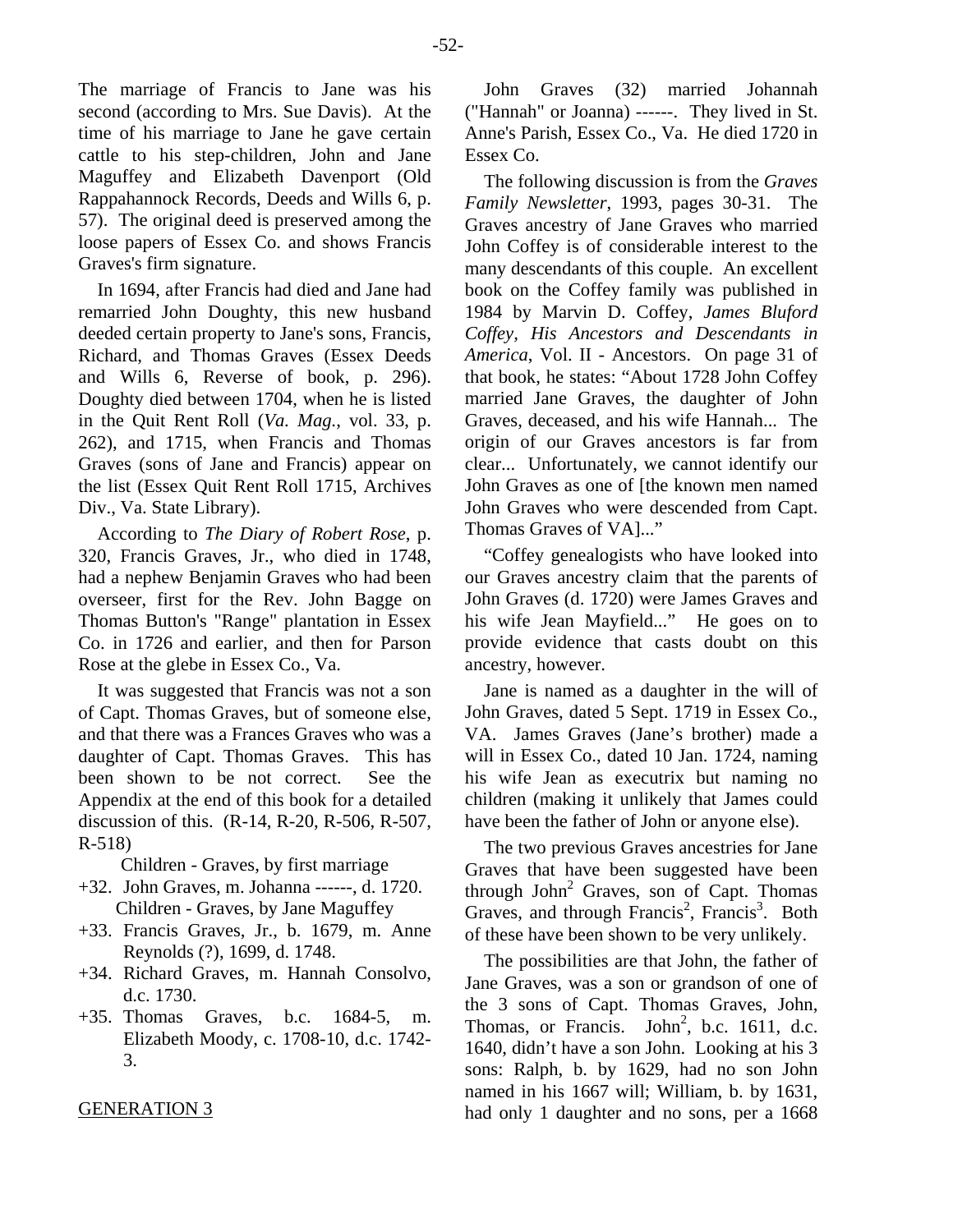document; Thomas, b. by 1631, had a son John who was b.c. 1665, d. after 1737, lived in King and Queen Co., VA, and was clearly not the father of Jane.

Looking at Thomas<sup>2</sup>, he had no son John. His son Thomas, b.c. 1639, had a son John, b. by 1677, d. by 1716, lived in Gloucester Co., VA, clearly a different John; son Jeffrey had no son John; William had a son John who was not baptized until 1689.

This leaves only Francis<sup>2</sup>, youngest son of Capt. Thomas Graves. Since the sons of Francis by his marriage to Jane Maguffey were born too late to be the father of John, John could only have been by a first marriage of Francis<sup>2</sup>.

The descent that is believed to be correct is: Capt. Thomas<sup>1</sup> Graves; Francis<sup>2</sup>, b.c. 1630, d.c. 1691; John<sup>3</sup>, b. before 1678, d. 1720, Essex Co., VA; Jane<sup>4</sup>, b.c. 1701-05, m. John Coffey. On page 140, 1980 *Graves Family Newsletter*, is the statement, "Some authorities think Francis married an unknown first wife, leaving descendants living in Essex Co. prior to his marriage in 1678 to the widow Jane Maguffey." Since Francis was about 48 years of age when he married Jane Maguffey, it is certainly reasonable to think he had been married before that and had one or more children. In a letter to Kenneth V. Graves on 29 Feb. 1984, Mrs. Sue Davis of Benton, AR wrote: "John shouldn't be listed as a child of Jane Maguffey. He was by a first wife." Sue Davis was a very thorough researcher, and did much outstanding and reliable research on the Graves family. (R-14)

# Children - Graves

- 100. Benjamin Graves
- 101. James Graves, m. Jean (or Jane) Mayfield, d. 1724 (Essex Co., Va. His will dated 19 Jan. 1724. She was dau. of Robert Mayfield (will dated 3 Dec. 1714, Essex Co., Va.).
- 102. Martha Graves
- 103. Ann Graves
- <span id="page-4-0"></span>+104. Jane (or Jean) Graves, b.c. 1701-5, m. John Coffey.

Francis Graves, Jr. (33) was born 1679 in Rappahannock Co., VA, and died in 1748 in Essex Co., VA. He married Anne (or Ann) Reynolds (?) in 1699. She may have been his second wife. She was living as late as 21 Oct. 1765, for on that date "on petition of Ann Graves it is ordered that James and Robert Reynolds, James Key and James Clark or any three of them divide the estate of Francis Graves deceased as devised in his will" (O.B. 26, p. 284). It is partly supposition that her last name was Reynolds, based on the fact that the Reynolds were neighbors and had a daughter named Anne.

They moved from Rappahannock Co., where Francis Jr. had been born, to Essex Co., VA, where they lived and died. The will of Francis Graves, Jr., made 25 June 1746, was proved 18 Oct. 1748 in Essex Co. (Will Book 8, pages 90-91). The following six children were all named in this will. Of his daughters, only Clara was married in 1748.

Francis and his brother Thomas continued to live in Essex Co., unlike their brother Richard who moved away. Their associates were the Reeves, Reynolds, Wallers, Hipkins, Colemans, Streshleys, Pamplins, Roanes, and Upshaws, though most of the exact relationships are not known. Most of these families came to Essex Co. from Gloucester Co., VA. (R-14, R-20, R-507)

- [1](#page-4-0)05. Jane Graves $<sup>1</sup>$ </sup>
- 106. Ann Graves; it has been said that Ann married John Satterwhite. However, the Satterwhite family generally say that John Satterwhite m. Ann Price, dau. of Robert Price and Elizabeth Brooke. (R-14)
- +107. Clara Graves, m. Aaron Higginbotham, Sr., c. 1746.
- +108. Elizabeth Graves, b.c. 1733, m. Benjamin Higginbotham, 21 Feb. 1753 (or 1750), d. after 1790.

 $<sup>1</sup>$  Mr. William Cooper (R-250) wonders whether this</sup> could be the Jane Graves who married John Coffey, rather than the daughter of Francis' brother John.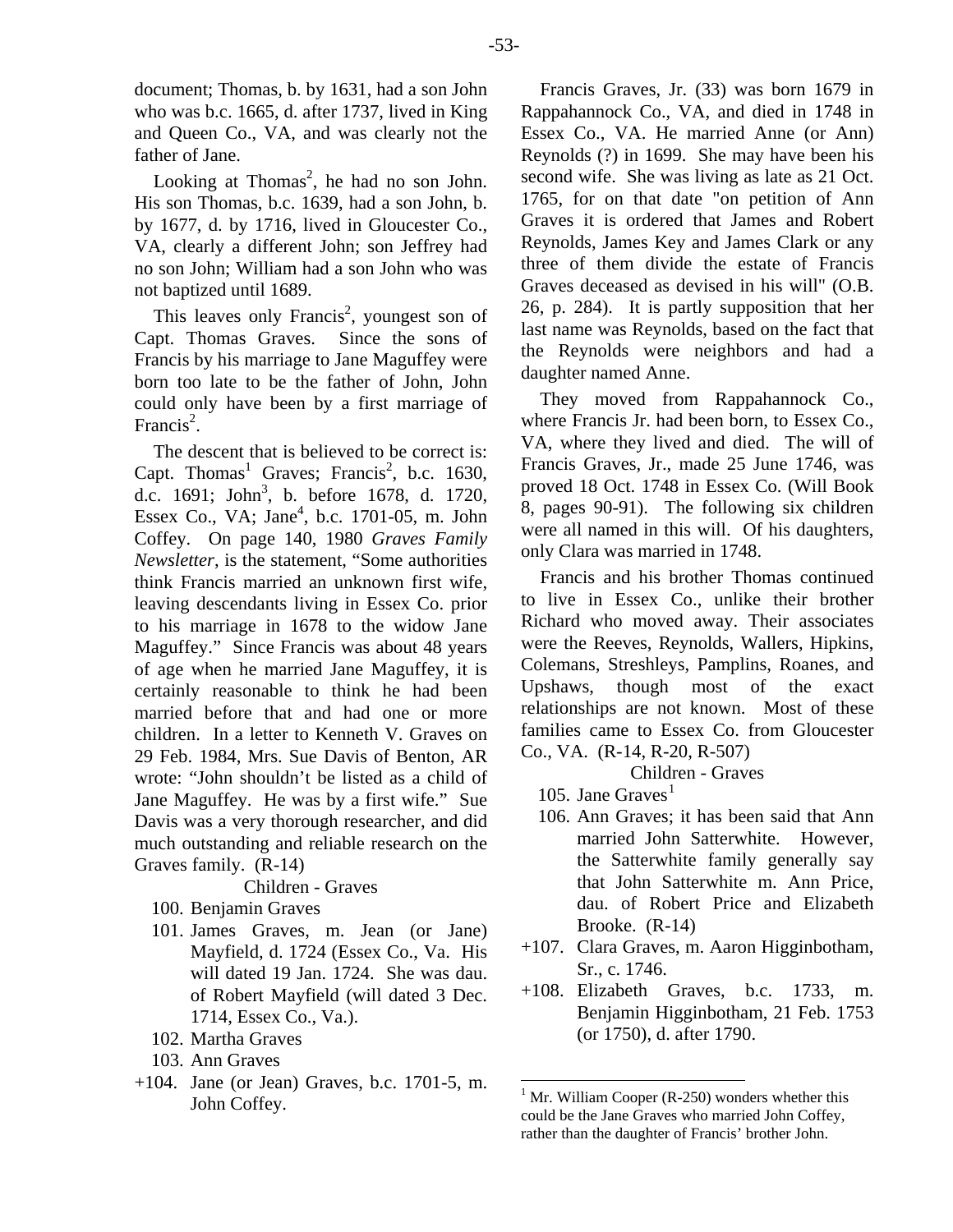- 109. Mary Graves, b. 1788, m. Col. Hugh Mulholland, d. 17 April 1826 (Orange Co., N.C.). Her birth date does not fit with that of Elizabeth and of her supposed father Francis; should it be 1738?
- +110. William Graves, b.c. 1724, m. Dorothy ------, d.c. 1809.

Richard Graves (34) left Essex Co., Va. between 1708 and 1714 (Essex O.B. 1708-14, pp. 608-609). He and Francis Shackelford had bought a sloop in partnership and they probably engaged in coastwise trade. Richard apparently died about 1730, since this seems to be the Richard Graves of Craven Precinct, N.C., who in his will, dated 11 April 1730, referred to nephews "Richard and Francis, sons of brother Thomas Graves in Virginia." In the Essex Order Book mentioned above, Francis Graves (Richard's brother) testified in Sept. 1714 that, since leaving Essex Co., Richard had sent him a small Indian boy in payment for a debt.

Richard took a prominent part in the affairs of Craven Precinct and was a person of recognized ability. In 1726 he represented the Precinct in the Lower House of the Assembly of N.C. (Colonial Records of N.C., vol. 2, p. 528).

He married Hannah Consolvo, daughter of Lawrence Consolvo. She had first been married to Farnifold Green. (R-507)

Children - Graves

- +111. Mary Graves, m. Richard Nixon, Jr.
- +112. Thomas Graves, m. Sara Turner, c. 1745, d.c. 1767.

Thomas Graves (35) was born about 1684- 5, and died about 1742-3. He married Elizabeth Moody, daughter of John Moody and Mary ------, about 1708-10. She was born about 1690 and died about 1739.

From the will of Thomas' brother Richard, we know that Thomas had sons Richard and Francis. There seem to be no documents in Essex Co. that prove other children, but from the fact that John Graves qualifies as administrator we consider him the oldest son. He was not a son of either Francis or Richard, as their wills show, and his birth is too early for him to have been a grandson. By elimination, therefore, he was a son of Thomas. (R-23, R-507)

# Children - Graves

- +113. John Graves, b. 10 Dec. 1712, m. Susannah Dicken, 22 Nov. 1732, d. 30 March-2 June 1747. The descendants attributed to this John Graves in gen. 169 actually belong to John (125), son of John (44) who was bapt. 1677.
- +114. Richard Graves, b. by 1717, m. Elizabeth Hill, d. by 1771.
- +115. Francis Graves, b. 1724, m. Susannah (?) ------, d. 23 March 1792.

## GENERATION 4

Jane Graves (104) was probably born about 1701-05. Her name was given as Jean in her father's will (?), but the names Jean and Jane were often used interchangeably. She married John Coffey, son of Edward Coffey (or Coffee) and Ann Powell, probably about 1728, in Essex Co., Va. Edward died testate in Essex Co., probate 20 March 1716, naming sons John and Edward, both under age 16, son Austin (although there is a possibility this is a daughter Austis or Austes), and daughters Martha, Ann, and Elizabeth. John died testate in 1775 in Albemarle Co., Va., naming his wife as Jean. (Incorrect information is shown in *The Abridged Compendium of American Genealogy*, vol. 3, p. 464.)

John was born no earlier than 1700 in Essex Co., Va. (since he was under 16 when his father died), and died in March 1775 in Albemarle Co., Va.

Jane and John lived in Spotsylvania Co., Va. (where many records were lost when the courthouse was burned in the War Between the States in 1865) and also in Albemarle Co., Va.

It has been believed by some that Jane and John had another daughter, Martha Elizabeth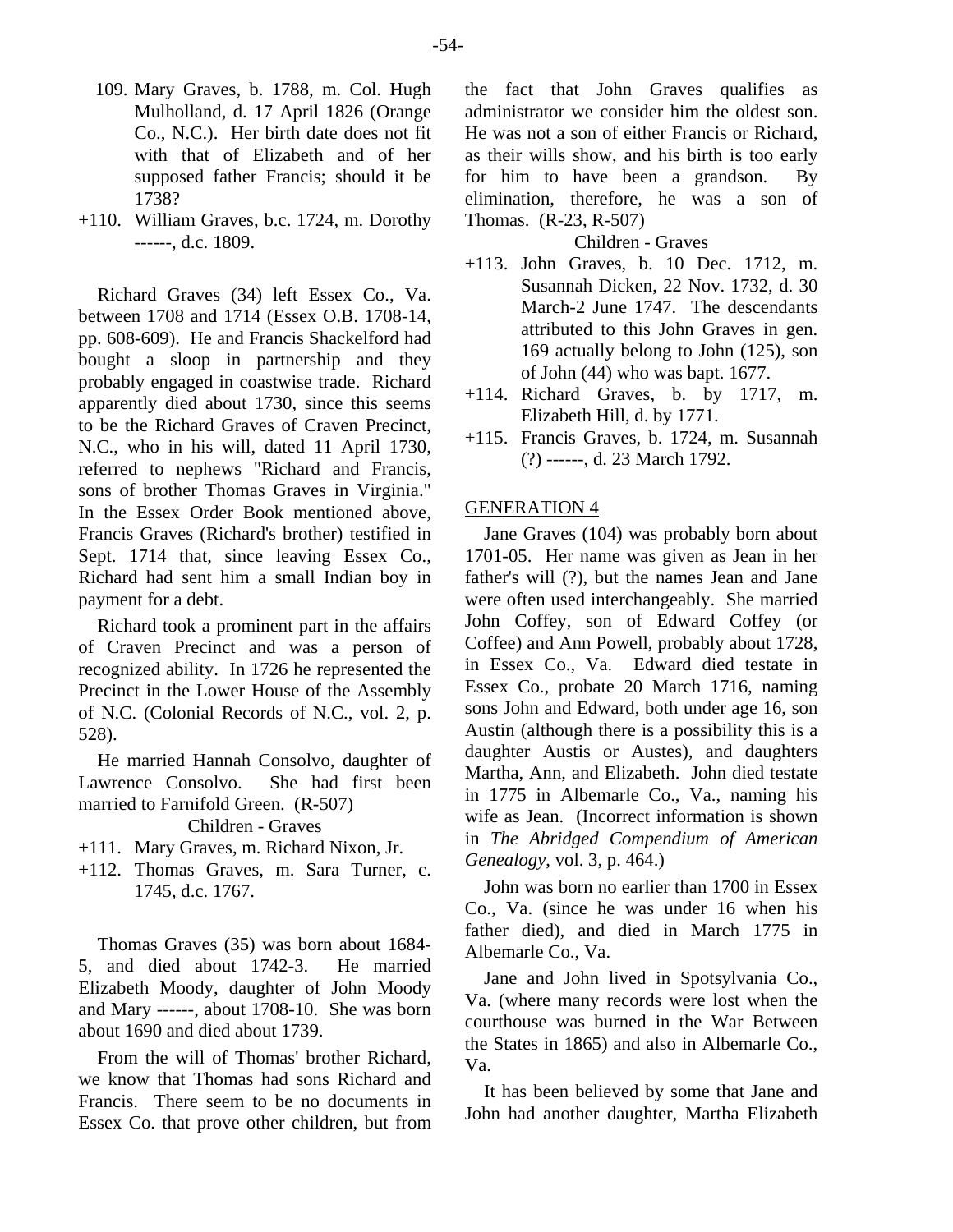Coffey, who married John Cleveland. However, that is not correct. Elizabeth Coffey, daughter of Edward Coffey and sister of John Coffey, is the one who married John Cleveland. This couple lived most of their lives at Blue Run, Orange Co., Va., and had several famous sons, most notably Col. Benjamin Cleveland of Revolutionary War fame.

Also, at least one source (R-20) states that John Cleveland was born 1701, died 1786, and married Martha about 1720. These dates would have made it impossible for Martha to be a daughter of Jane and John. Mr. Coffey (R-522) has concluded (after thorough examination of the evidence) that John Cleveland was born 31 July 1714 in Gloucester Co., Va., died in Nov. 1778 in Blue Run, Orange Co., Va., and married Elizabeth Coffey on 20 April 1734. She was born about 1714 in Essex Co., Va.

The first 6 children listed below were born in Essex Co., Va., Reuben was born in either Essex of Spotsylvania Co., and Benjamin was born in Spotsylvania Co., Va.

Further information on Jane Graves and John Coffey and all their known descendants is given in *James Bluford Coffey, His Ancestors and Descendants in America*, vol. II, by Marvin D. Coffey, 1984. However, as an aid to people trying to connect to this ancestor, the next 4 generations after Jane and John Coffey are given in this book also. (R-14, R-20, R-29, R-522)

- +200. James Coffey, b. 4 July (?) 1729, m. Elizabeth Cleveland, c. 1750, d. Sept. 1786.
- +201. William Coffey, b.c. 1731, m. Elizabeth Osborne, c. 1758, d.c. 1828.
- $+202$ . John Coffey, b.c. 1733, m(1) Dorcas Carter, m(2) Nancy Richardson.
- +203. Edmond Coffey, b.c. 1735, m. Nancy Barnett, d. 1808.
	- 204. Winifred Coffey, b.c. 1739, m. Nicholas Moran.
- $+205$ . Thomas Coffey, b. 7 March 1742, m(1) Elizabeth Smith, m(2) Sarah Fields, d. April 1825.
- +206. Reuben Coffey, b. 1744, m. Sally Scott, d. 1818.
- +207. Benjamin Coffey, b. 1747, m. Polly Hayes, d. 4 Jan. 1834.
- +208. Elizabeth Coffey, m. Thomas Fields, d. after 1807.

Clara Graves (107) married Aaron Higginbotham, Sr., son of John Higginbotham and Frances Riley, not later than 1746 (possibly 1739) in Amherst Co., Va. He was a brother of Benjamin who married Clara's sister Elizabeth. He was born in 1715 in Va., and died in 1785 in Amherst Co., Va., since his will was proved 3 Oct. 1785 in Amherst Co.

Aaron was a Captain in the Amherst Co., Va. Militia in 1769. He was also a Church Warden and Vestryman of Lexington Parish, Amherst Co., Va. (R-518, R-521)

Children - Higginbotham

- +209. Samuel Higginbotham, b.c. 1745, m. Jane Satterwhite, c. 1769, d. 1803.
- +210. Mary Ann Higginbotham, b. 11 Oct. 1749, m(1) Henry Franklin, Jr., m(2) Benjamin Arnold.
- +211. Aaron Higginbotham, Jr., b. 1752, m. Nancy Croxton, 4 Dec. 1775, d. 1794.
	- 212. Tamasin Higginbotham, m(1) Robert Howard Cash, Jr., m(2) William Sandidge.
- +213. Margaret Higginbotham, b.c. 1758-63, m(1) Edward Cox, m(2) Thomas Morrison, 2 June 1783.
- +214. Frances Graves Higginbotham, m. Joseph Higginbotham Morrison.

Elizabeth Graves (108) was born about 1733 in Essex Co., Va., and died after 1790 in Elbert Co., Ga. She married Benjamin Higginbotham, son of John Higginbotham and Frances Riley, on 21 Feb. 1750 (or 1753) in Albemarle Co. (now Amherst Co.), Va. He was born about 1728 in Goochland Co. (now Amherst Co.), Va., and died in 1791 in Elbert

Children - Coffey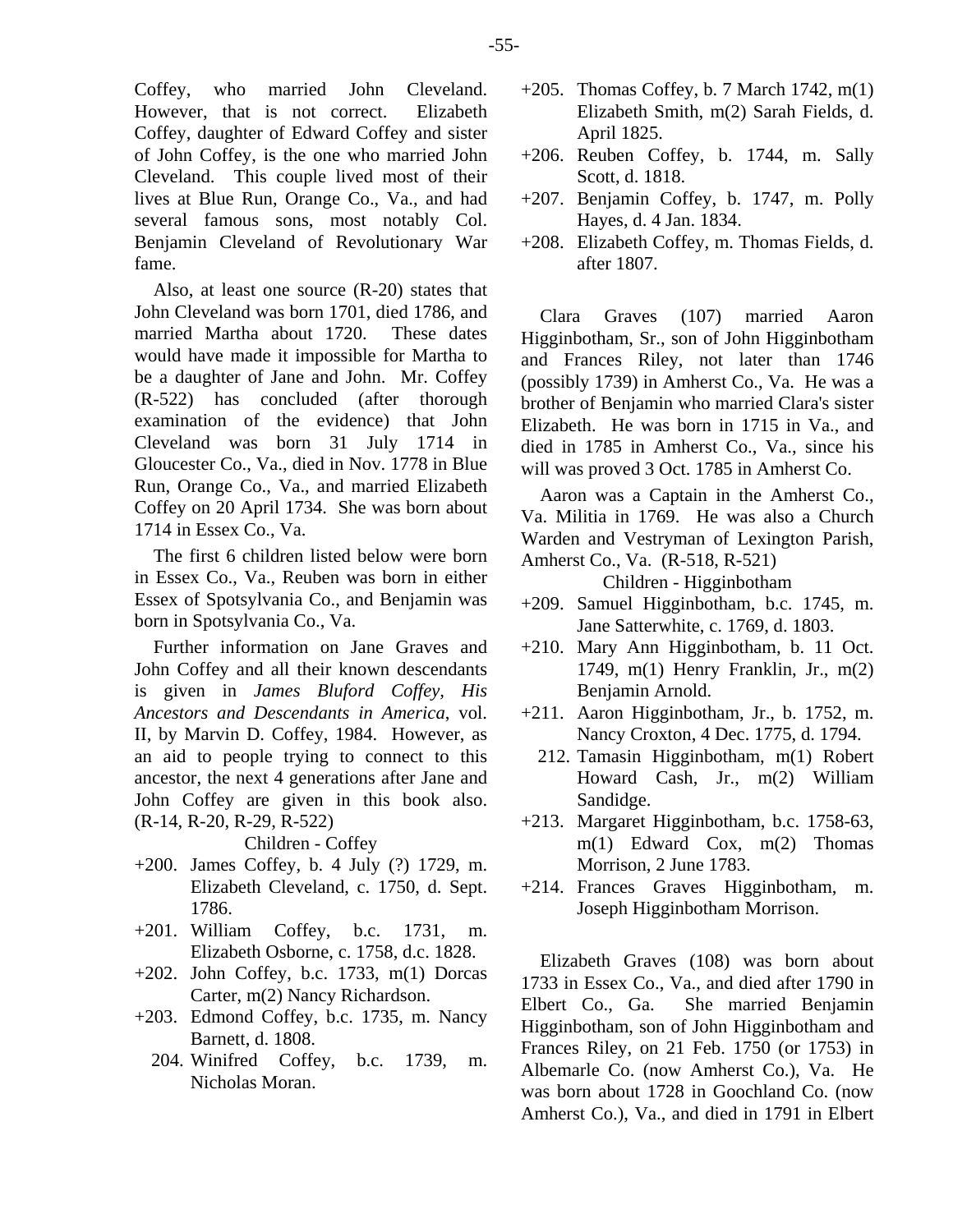Co., Ga. His father, John Higginbotham, was born 1695 in St. Philip Parish, Barbados, and died 1741-44 in Goochland Co. (now Amherst Co.), Va. Benjamin was a brother of Aaron Higginbotham who married Elizabeth's sister Clara. Benjamin moved his family to what became Elbert Co., Ga. from Amherst Co., Va. about 1784. Thomas Higginbotham, his uncle, moved to Georgia from Virginia in 1751. All the following children were born in Albemarle Co. (or its successor, Amherst Co.), Va. (R-18, R-518)

Children - Higginbotham

- +215. Ann Higginbotham, b.c. 1752, m. Jacob Higginbotham, 18 Oct. 1772.
- +216. Caleb Higginbotham, b.c. 1755, m. Mary Ann Cash, before 1775, d. 1823.
- +217. Benjamin Higginbotham, Jr., b.c. 1758, m. Mary Gatewood, 21 Jan. 1782, d. 3 Sept. 1810.
- +218. William Higginbotham, b.c. 1761, m. Dorothy Sandidge, before 1784, d. 1842.
- +219. Joseph Higginbotham, b.c. 1763, m. Frances Higginbotham, 17 Dec. 1788, d. 1817.
- +220. Francis Higginbotham, b.c. 1765, m. Dolly Gatewood, 2 Dec. 1783, d. 26 March 1829.

William Graves (110) was born about 1724 (as proven by oath in Henry Co., VA) in Essex Co., VA, and died about 1809 in Franklin Co., VA. He married Dorothy ------ (probably Smith, of the Peyton Smith family). They moved to Pittsylvania Co., VA about 1773, in the area of Pigg River.

There has been some confusion between this William Graves and #285. See the Appendix of this book for an article from the *Graves Family Newsletter*, 1984, pp. 36-41, discussing the results of extensive research that shows that this William Graves was not the William Graves (#285) who was a son of Thomas Graves who was born 1691 and married Ann Davenport, but rather a son of Francis Graves, Jr.

Other misconceptions and areas for further research and evidence are listed below.

- It was believed that Gov. Bibb Graves (of Alabama) was descended from that William Graves. That is not correct.
- Mrs. Hiden (R-507) stated that this William Graves was born 1700-1702, and that Francis Graves (#115) was his son. That is not believed to be correct.
- Mr. Bill Thompson (R-186) lists Reuben and Edmond as children, but not Catherine and Jane.
- John Card Graves listed a Thomas Graves as a child between Mollie and Catherine.
- It is possible that Peter Graves, born about 1750-55, was a son of this William Graves. He was probably not, although he was probably closely related.
	- (R-14, R-19, R-179, R-186, R-515) Children - Graves
	- 221. Francis Graves, never married. He served in the Rev. War as lieutenant and quartermaster. He received a grant of 2560 acres on 29 Nov. 1783 and 160 pounds 18s 8d for 84 months of war service. The land was in Sumner Co., Tenn. He died without wife or children, and his co-heirs were his brothers Peyton and William Graves.
- +222. Nancy Ann Graves, b.c. 1753, m. William Swanson, Jr., 1776, d. 25 July 1830.
- +223. William Graves, b. 9 July 1755, m. Sarah Smith, 5 Nov. 1782, d. 24 Feb. 1836.
	- 224. David Graves, b. 1757, m. Nancy Pinkard, 27 Jan. 1793, d. 20 Aug. 1833.
	- 225. John Graves; this may be the father of William L. Graves, ancestor of Mr. Charles D. Fonville.
- +226. Peyton Graves, b. 1767, m. Charlotte Pinkard, 11 Nov. 1788.
- +227. Mary Graves, m. Nathan McGuire Swanson.
	- 228. Catherine Graves
	- 229. Jane Graves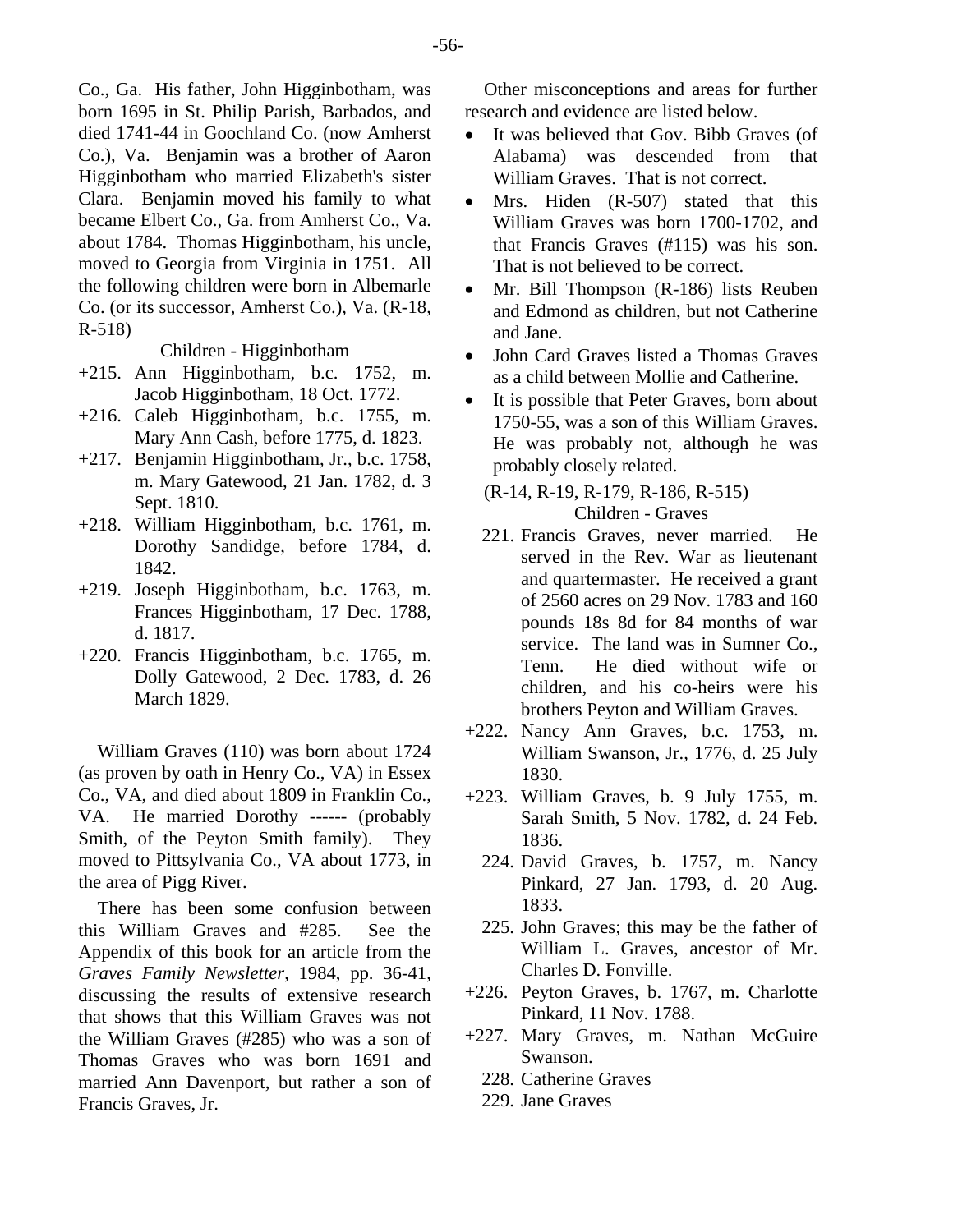## Children - Nixon

- 230. Garthry Nixon
- 231. Mary Nixon
- 232. Richard Nixon
- 233. Thomas Nixon, b.c. 1746, m. Christian Williams, before 1770.

Thomas Graves (112) died about 1767 in Craven Co., N.C. He married Sara Turner, daughter of Robert Turner, about 1745.

Sara secondly married John Fonvielle (or Fonville) by 1774. (R-14, R-60)

Children - Graves

- 234. Richard Graves, m. Ann Dawson, d. May-June 1774. He died testate in May or June 1774 in Craven Co., N.C. They had no children. His will was dated May 3, 1774, Craven Co., N.C., and probated June 4, 1774. It names nephews Graves Bright (son of Ann Graves and Simon Bright), and Richard Fonvielle (son of Hannah Graves and William Brice Fonvielle); wife Ann (Dawson); mother Sarah Fonville. (R-60)
- 235. Thomas Graves
- +236. Hannah Graves, m. William Brice Fonvielle, c. 1760.
	- 237. Elizabeth Graves, may have married a Henry (see will of Elizabeth Graves Henry, Feb. 26, 1819, Will Book 3, p. 256, Craven Co., N.C.).
- +238. Mary Graves, m. Simon Bright, c. 1771.
	- 239. Ann Graves, m. Charles Crawford, 24 May 1783.
	- 240. Sara (or Sarah) Graves, may have married a Lovett or a Howard.

Richard Graves (114) was born by 1717 and died by 1771. He married Elizabeth Hill, sister or half sister of Richard Hill. Richard Hill died testate in 1764, Essex Co., Va. In his will he named Sarah, daughter of Richard and Elizabeth Graves. (R-14)

Children - Graves

- 247. Sarah Graves
- +248. Richard Graves, Jr., b.c. 1735-40, m. Susannah ------, d. 1797.

Francis Graves (115) was born in 1724 and died 23 March 1792. He married Susannah (?) ------. (She may have been Susannah Longest, possible daughter of Timothy Longest, mentioned later in this section.)

His land seems to have been in the same neighborhood as that of his uncle, Francis Graves, and he associated with the same families. In 1757 (Deed Book 27, p. 321) he and William Reynolds, William Watkins and Leonard Hill witnessed a deed from Thomas Coleman to Richard Hill. The next year he bought of Samuel and Ann Cross 62 acres devised to said Samuel by the will of his father, Joseph Cross, who bought this land Feb. 19, 1744/5 from John Cheek of Drysdale Parish; witnesses: John Garnett, Jr., Joseph Cross, William Southworth (Deed Book 28, p. 79). In 1762, he bought from John and Mary Garnett 48 acres purchased by said Garnett in 1746 of Thomas Hobson (Deed Book 29, p. 83). In 1763 (Deed Book 29, p. 220) he bought 47-1/2 acres in South Farnham Parish, adjoining John Hill, Graves and Watkins, from Richard Holt, Sr., and Mary his wife of King and Queen Co. The Garnetts and Graveses had long been neighbors, and in 1751 (Deed Book 25, p. 131) Reuben and Sarah Noell for love and affection had deeded "to our brother John Garnett, Jr." land adjoining lands of "Ann Graves widow of Francis Graves," John Satterwhite, Philip Sanders and Ann Dickie, widow. In 1761 (Deed Book 29, p. 10) Thomas Davis, tailor, of the Parish of Nottoway, Co. of Amelia, sold to Francis Graves (husband of Susannah) of South Farnham Parish 100 acres in St. Ann's Parish which John Davis, father of said Thomas, purchased of George Coleman, adjoining John Garnett; wit.: Leonard Hill, James Evans, Richard Hill, Jr., and Martha Beazley.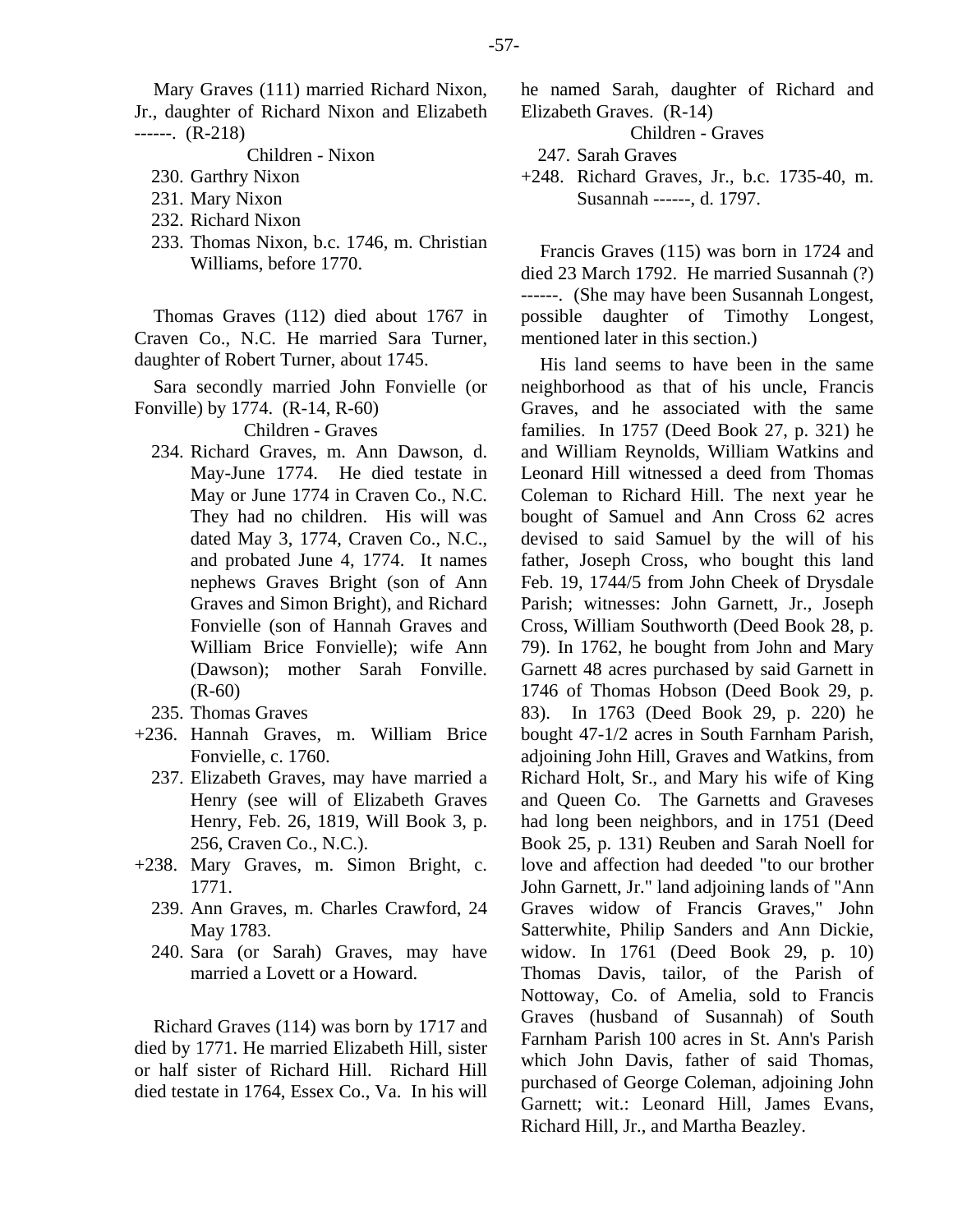The obituary of Francis Graves (*Richmond, Va. Gazette and General Advertiser*, April 4, 1792) is as follows: "Died on Friday" March "23rd at his seat in Essex after a long and painful illness which he bore with a deal of fortitude. Mr. Francis Graves in the 68th year of his age much lamented by all those who had the pleasure of his acquaintance."

His will (Essex Will Book 14, p. 285) mentions son Francis, to whom is left "the land I purchased of Thomas Davis"; daughter Luca Spearman; son Rice, who receives "land I purchased of Richard Holt and also that purchased from Samuel Cross to John Hill's line"; and daughter Betty Graves. The wording of these bequests shows that the sons were not at this time residents of Essex. The only mention in Essex that has been found of Rice is when with wife Elizabeth and Susannah Graves he witnessed on 21 Dec. 1779 the will of Timothy Longest. The will was proved 19 Dec. 1781 by Rice and Elizabeth Graves. Susannah, most likely, was Rice's mother, and had died in the interim. Francis's will mentions no wife, so he evidently was a widower. (R-507)

Children - Graves

+249. Francis Graves, b.c. 1746, m. Martha Johnson, 19 Aug. 1783, d. by 1806.

250. Luca Graves, m. James Spearman.

+251. Rice Graves, b.c. 1750, m. Clara Satterwhite, c. 1772-77, d.c. 1822.

252. Elizabeth ("Betty") Graves

# DESCENDANTS OF JAMES GRAVES AND MARY COPELAND OF VA AND GA

It has been believed that James Graves was descended from Capt. Thomas Graves of VA, and that he might have been a son of Robert Graves, born about 1682, descended: (1) Thomas, (2) Thomas, (3) Thomas, (4) Robert, (5) James. In addition to the fact that there is no known documentation for this, it has now been conclusively shown by DNA analysis of descendants that James Graves is not descended from Capt. Thomas Graves of VA (gen. 169). Thomas Graves of Culpeper Co., Va. has also been mentioned as a possible father of James. It is not known which Thomas this refers to, but it is certainly possible that his father was a Thomas Graves of Culpeper Co., VA, since many, if not most, of the Graves family branches with identical DNA signatures passed through Culpeper Co.

It now seems likely that James Graves was a son of Richard Graves (34), Thomas Graves (35), or possibly Francis Graves (33), sons of Francis<sup>2</sup> Graves (previously believed to be son of Capt. Thomas Graves). The birth date would have been about right, naming patterns were very similar, and DNA tests on descendants are identical.

# GENERATION 1

James Graves (1) was born in 1730 in Culpeper Co., Va., and died in 1796 (between 23 May and 10 Nov.) in Lincoln Co. (previously Wilkes Co.), Ga. He married Mary Copeland in 1750 in Va. She was born about 1732 in Va., and died in 1801 in Lincoln Co., Ga. He served as a private from Ga. in the Revolutionary War, and fought under Gen. Elijah Clarke at the battle of Kettle Creek in Ga. In April 1784, James Graves received 287-1/2 acres of land in Franklin Co., Ga., adjacent to a grant to Count de Estaing, a Revolutionary soldier from France. (James supposedly received land in Wilkes Co., Ga. for his Revolutionary War service, and that is probably the same as this Franklin Co. land.)

The will and estate return of James Graves mentioned his sons Richard, William, John, Francis, Thomas, Robert; daughters Mary Whitaker, Sally, and Susannah; and wife Mary.

James Graves may have had a son James as his first son, according to Dr. William L. Graves and Dr. Sherburne Anderson. This James was born about 1754 in Va., died about 3 Dec. 1818 in Wilkes Co., Ga., married Catherine West, who died about 31 Jan. 1843 in Wilkes Co., Ga. According to John Card Graves, there was a Col. John Graves, born 4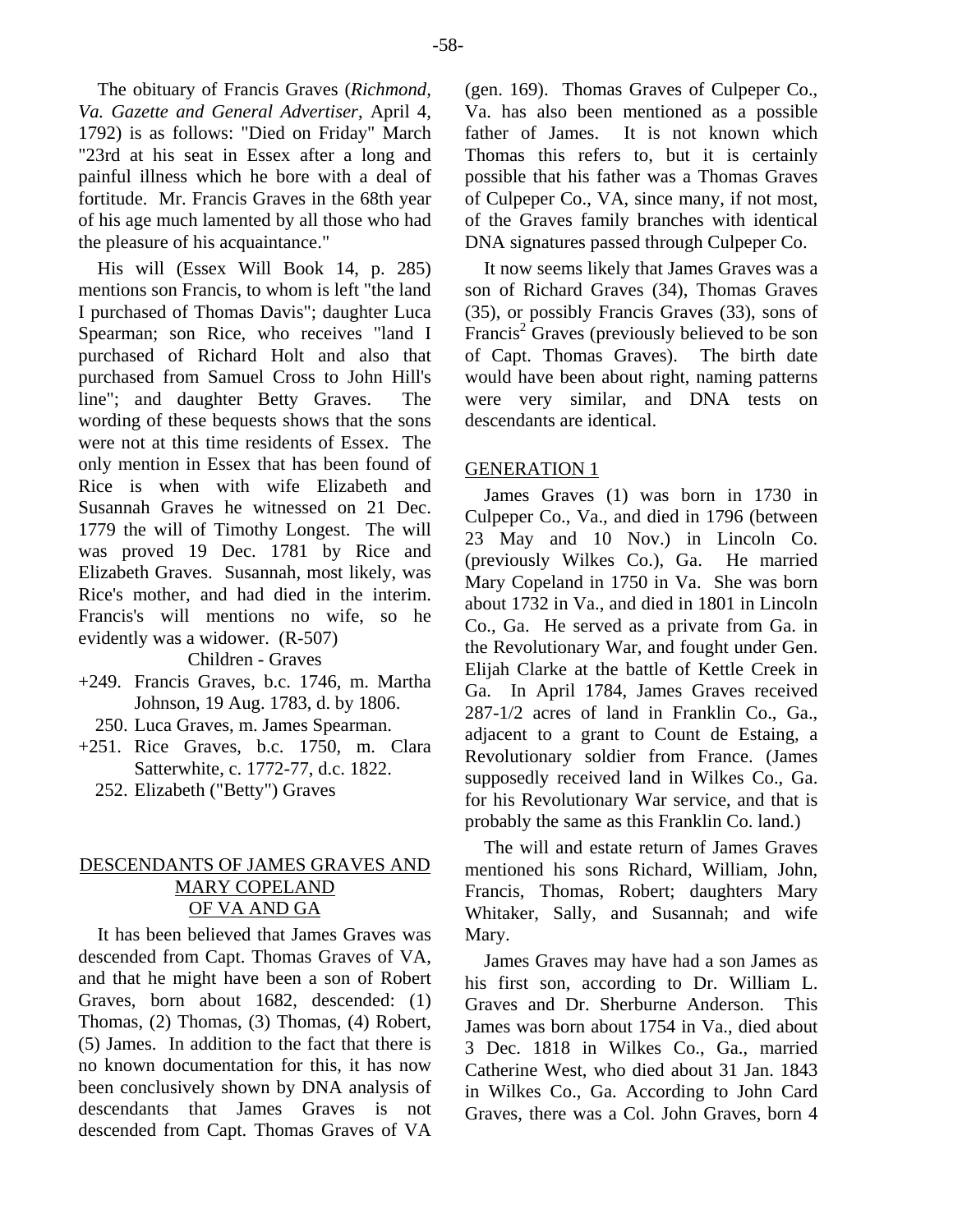Sept. 1745 in Abingdon Parish, Gloucester Co., Va., died 24 June 1834, who married a Catherine West in 1795. She was born in 1763 and died in 1841. John Graves lived in Wilkes Co., Ga. after the Rev. War. (R-2, R-7)

Children - Graves

- +2. Richard Graves, b.c. 1755, m(1) Mary Lawrence, m(2) Mrs. Olivia (Ellis) Savage, 1 Jan. 1816, d. 1829.
	- 3. Robert Graves, b.c. 1760, d.c. 1819 (Amite Co., MS). He inherited his father's plantation in Wilkes Co., GA, but moved to Mississippi Territory in 1805.
	- 4. Thomas Graves, b.c. 1762, m. Anne ("Nancy") Godley, 1814 (Wilkinson Co., MS), d.c. 1796 or 1827 (?) (Covington Co., MS). This may be the Thomas of genealogy 147, who died by 1805 in Lincoln Co., GA. However, Thomas, the son of James, was said to have died in 1827 in Wilkinson Co., MS.
- +5. Francis Graves, b. by 1763, m. Rebecca Spinks, d. 1839 (Amite Co., MS). She d. 1847.
	- 6. Mary Graves, b.c. 1760 (or 1764), m(1) Samuel Whittaker, m(2) John Thompson, 1809 (Amite Co., MS), d.c. 1815 (Wilkinson Co., MS). Samuel was b.c. 1753, Chester Co., PA, d. after 1778, Rowan Co., NC.
	- 7. Sarah ("Sally") Graves, b.c. 1765, m. ------ Reid (or Reed), GA.
	- 8. Susannah Graves, b.c. 1768.
- +9. William Graves, b.c. 1769, m. Nancy ------.
- +10. John W. Graves, b. 15 Oct. 1770, m. Sarah Warren, 2 Sept. 1791, d. 21 Jan. 1858.

## GENERATION 2

Richard Graves (2) was born about 1755 (or 1753) in Va., and died in 1829 in Copiah Co., Miss. He first married Mary Lawrence. According to family legend, her father was the "first Baptist minister in Virginia." Richard was in Natchez, Miss. as early as 1799, and settled permanently in the Mississippi Territory (the part that is now Wilkinson Co., Miss.) in 1802. He moved with his brothers John and William to Marion Co., Miss. in 1812.

He secondly married Mrs. Olivia (or Olive) (Ellis) Savage, daughter of John Ellis, on 1 Jan. 1816 in Marion Co., Miss. Steven Ellis (who was the bondsman for the marriage of Richard's son James Graves to Sarah Holliday in Marion Co., Miss. in 1814) was the brother of Olivia Ellis Savage. Olivia had first married Arthur Savage on 23 Oct. 1813.

It is suspected that Richard Graves was the Revolutionary soldier who was granted 287 acres in Franklin Co., Ga. for his services. (R-7, R-10)

- Children Graves, by Mary Lawrence
- 11. Lawrence Graves
- 12. James Graves, m. Sarah Holliday, 27 Oct. 1814 (Marion Co., Miss.).
- +13. Mary Eliza Amanda Graves, b. 1788, m. Gabriel Caston, 20 Aug. 1806, d. 25 April 1870.
- 14. Martha ("Patsy") Graves, m. William Chance, 1806 (Wilkinson Co., Miss.). Permission for marriage given by her father, Richard Graves, 21 Sept. 1806, Wilkinson Co., Miss., Mar. Bk. A, p. 178.
- +15. Daniel Graves, b. 6 Dec. 1800, m(1) Sarah Dillon, 18 Nov. 1819, m(2) ------ Starnes (?), d. 1843 or after. Children - Graves, by Olivia E. Savage
	- 16. John Graves

Francis Graves (5) was born 1763 or before, and died before 27 May 1839 in Amite Co., Miss. In the 1830 census for Wilkinson Co., Miss., Francis was listed as between 40 and 60 years old (which would indicate a birth date of 1770-1790). The Personal Tax Rolls for Amite Co., Miss., 1813, show that Francis Graves paid no poll tax, apparently exempt because of having reached age 50, therefore born by 1763.

On 27 May 1839, James J. Graves, son of Francis Graves, requested administration of his father's estate, then deceased. James stated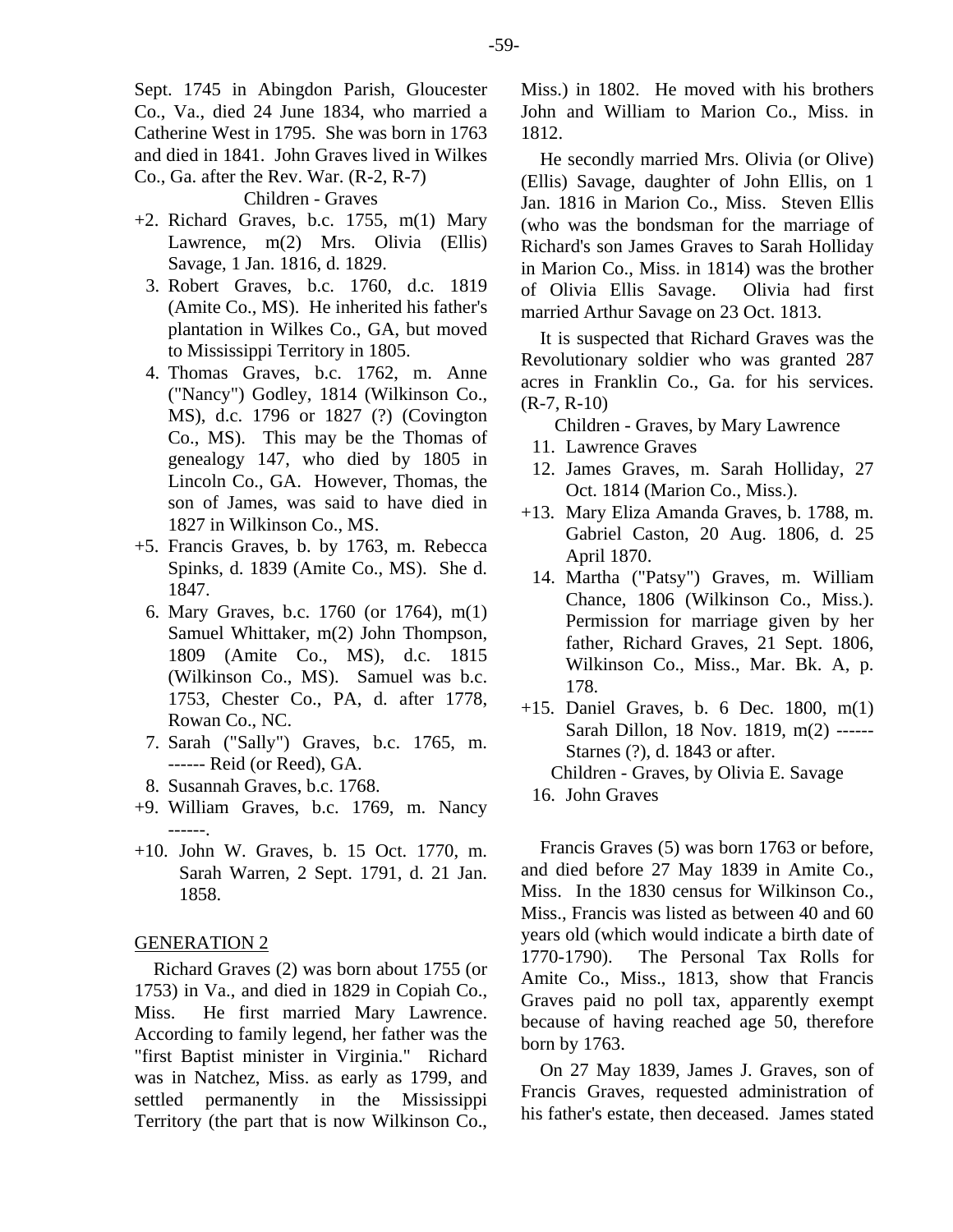that Rebecca Graves, widow of Francis Graves, and Martha Graves, daughter, and he himself should share in the division of the estate of Francis; that other children, Richard W. Graves, Alfred B. Graves and Zachariah Graves, had already received equitable advancement from their father. James asked that a guardian for the children of Zachariah Graves, decd., be appointed (Amite Co., Miss., Granted Bk. 3, p. 4.). The eldest son of Francis Graves, Benjamin Graves, had already provided for himself.

Francis married Rebecca Spinks, daughter of John Spinks. She had an uncle Enoch Spinks (1762-1842), son of Enoch Spinks and Amey Pearce, and brother of John Spinks. The fact that Enoch was a Methodist preacher in Randolph Co., N.C., may have given emphasis to the Methodism of Francis Graves.

On 27 Dec. 1820, Francis Graves, Justice of the Peace of Amite Co., Miss., performed the marriage ceremony for his brother-in-law, Baker Spinks, and Joanna Johns. The marriage bond was signed by William Spinks and Baker Spinks.

Francis owned large holdings of land which he acquired by land grant and purchase. He was active in civic affairs and in supporting legislation advantageous to pioneer settlers. He was active in the affairs of the Methodist church, a friend of Rev. William Winans. Francis advanced the welfare of family members. He served in the Mississippi legislature from 1820 to 1830, almost continuously.

Rebecca was born in 1771, and wrote her will 28 April 1847. It was recorded in May 1847 in Amite Co., Miss., witnessed by Jarrot Caston and Benjamin Graves. Rebecca was not listed in the 1850 census; therefore, she died between these dates. She left bequests to her son Alfred B. Graves and grandson John Graves, son of J. J. Graves.

File no. 70, Amite Co., contains the petition of John F. Graves, minor heir of James J. Graves, deceased, naming his uncle Benjamin Graves as guardian. There is also the petition of Benjamin Graves that he be appointed the guardian of John F. Graves; also his final statement of account. Benjamin was appointed 12 Dec. 1854 and made final settlement 13 Jan. 1857, Amite Co., Miss. This John F. Graves, son of J. J. Graves, is the grandson named in Rebecca's will. The item proves that Benjamin Graves was the son of Francis and Rebecca Graves, corroborated by the associations found in the many other legal documents concerning the activities of these people and by the fact that the legacy to John F. Graves by his grandmother Rebecca Graves is the same as that enumerated in his petition that his uncle Benjamin Graves be his guardian, effected 12 Dec. 1854.

Francis Graves was the executor of his brother Robert's will in 1819. He stayed in Amite Co. and became a wealthy planter. (R-2, R-8)

Children - Graves

- +17. Benjamin Graves, b. 1790, m. Elizabeth O. Nesmith, 3 April 1810, d. 6 July 1870.
- +18. James J. Graves, m(1) Charlotte Ayers, 29 Dec. 1833, m(2) Mary Araminta Anderson, 3 Oct. 1838, d. 1846-47.
	- 19. Martha W. (?) Graves, m. Joseph W. Shannon, 20 Sept. 1843.
	- 20. Richard W. Graves, m. Eliza Briggs, 7 April 1829 (Amite Co., Miss.).
	- 21. Alfred B. Graves, b. 1810, m. Henrietta ------. She was b. 1811, La., d. before 1870.
- +22. Zachariah Graves, m. Sarah E. Morris, 4 July 1826, d. by 1839.

William Graves (9) was born about 1769. He married Nancy ------. He was listed in the 1840 and 1850 censuses for Covington Co., Miss., and his children's names are taken from the 1850 census. They were all born in Ga. (R-2)

- 23. Catherine Graves, b.c. 1792.
- +24. Humphrey Graves, b.c. 1795, m. Sarah Cook, 15 Aug. 1815.
	- 25. Lott Graves, b.c. 1797.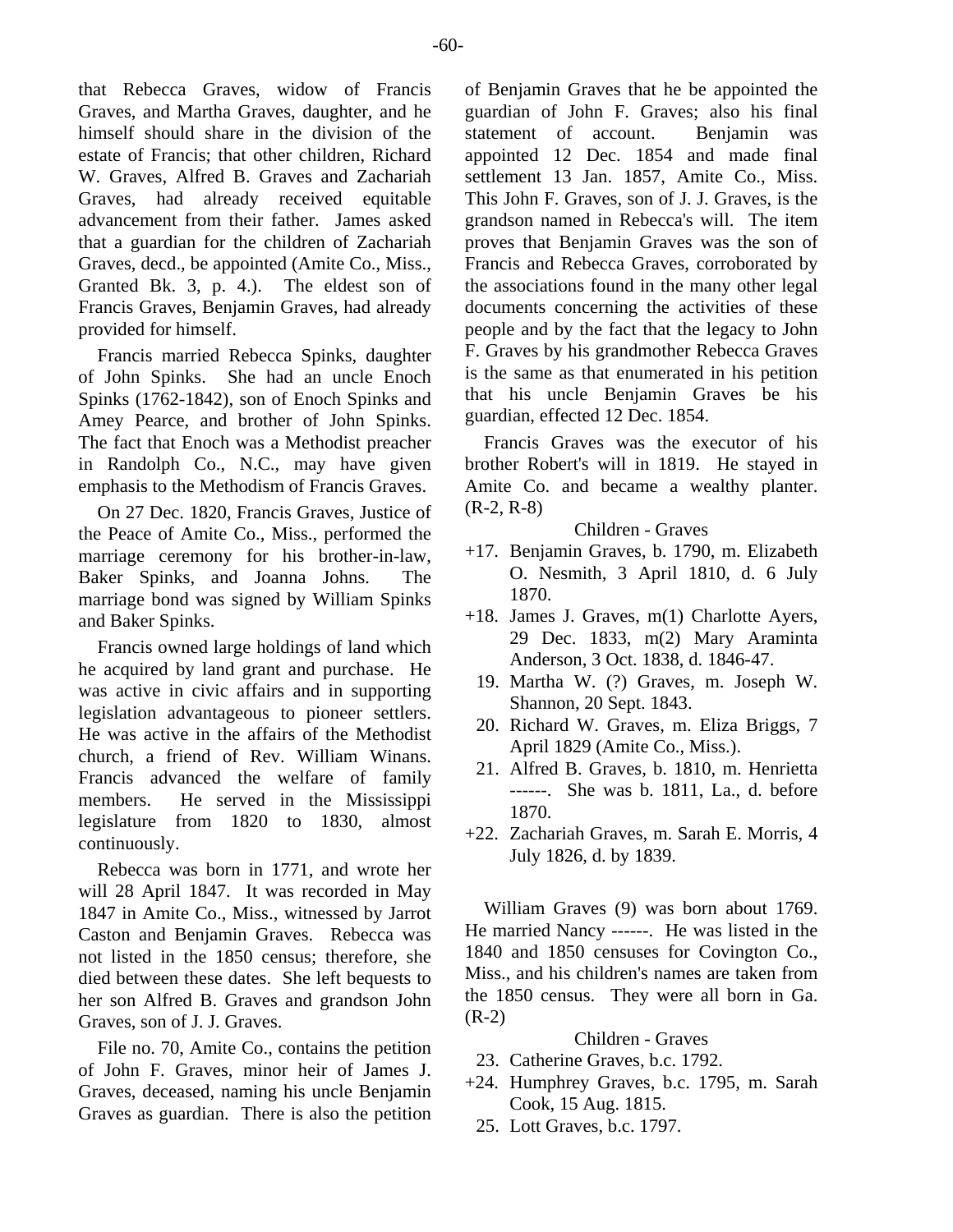- +26. John Graves, b. 13 March 1800, m. Marian F. ------, 23 Feb. 1819.
- +27. Middleton Graves, b.c. 1802, m. Matilda Herrington.

John W. (?) Graves (10) was born 15 Oct. (or 13 Sept.<sup>[2](#page-12-0)</sup>) 1770, and died 21 Jan. 1858 in Simpson Co., Miss. He married Sarah Warren<sup>[3](#page-12-1)</sup> on 2 Sept. 1791. She was born 4 Oct. 1773, and died 29 Aug. 1858 (or 29 Sept. 1857) in Simpson Co., Miss. (All these dates are from the John Graves Bible, except the ones in parentheses, which are from the Robert Magee Bible.)

He moved to Amite Co., Miss. in 1802 from Wilkes Co. (now Lincoln Co.), Ga. (There is another story that they didn't move to MS until 1849, but that seems to be wrong.) John Graves' purchase of land in Amite Co. is recorded in land records reprinted in *Amite Co., Mississippi, 1699-1865*, by Albert E. Casey, Birmingham, Ala., 1948. In subsequent records reprinted in the same book, John swears he is the brother of both Francis and Richard Graves who arrived in Amite Co. in 1803. Various records indicate that John later settled in Marion Co., Miss., where he helped lay out the county seat of Columbia. John moved to Covington Co., Miss. in 1819 or early 1820, and he and his wife Sarah died in Simpson Co., Miss. in 1858. They are thought to be buried at the Robert Magee cemetery, old Jaynesville, or at the old cemetery 3 or 4 miles north of Jaynesville on the east bank of Silver Creek on the Brooks Berry place, probably the latter. They are thought to be the ancestors of all the Graves later living in the Lone Star community east of Prentiss, then in Covington Co., now in Jefferson Davis Co.

According to the Robert Magee Bible (per R-11), the children of John and Sarah Graves were Margaret (1795-1800), John Jr. (b. 1800), Humphrey, Jane, Angie, Middleton, and maybe another daughter.

There is apparently some confusion between John (1770-1858) and John (1757-1821). The John Graves, born 1757, is said to have been Justice of the Peace in both Wilkinson Co. and Marion Co., Miss. (1807-1811).

A brief family history written by Amarintha Clinton Graves states: "There is a bit of history that has been handed down from generation to generation of three brothers by the name of Graves who came from England in the very early days of the settlement of America. One of these found a home in Kentucky and settled there; another one settled in Georgia and this is the one my father (Samuel Graves who married Eliza Lawson Brown) descended from. Their third brother was dissatisfied, wandered away, and they never heard of him anymore. They thought the Indians had killed him or he had gone back to England. Away down the line in 1901, I met a Mrs. Mundy who told me that her name was Graves, and that she descended from the missing brother who settled in New Jersey where she was born." (R-2, R-7, R-11, R-20)

- 28. Benjamin Graves, b. 7 March 1792.
- 29. John Graves, Jr., b. 21 Aug. 1793. This may be the John Graves of GA, MS and TX, who m. Eliza ------.
- +30. Eleanor Graves, b. 9 April 1795, m. Jacob Tomlinson, 6 April 1809, d. 20 July 1822 (or 5 Aug. 1824).
- +31. Margaret Graves, b. 19 June 1797, m. Robert Magee, 11 Nov. 1813, d. 12 Dec. 1880.
- +32. Thomas Graves, b. 10 March 1799, m. Matilda Charity Lowe, d. 17 Aug. 1837.
- +33. Samuel Graves, b. 13 July 1802, m. Eliza Lawson Brown, 1820, d. 1873.
- 34. Rebecca Graves, b. 8 Nov. 1805, m. Ben Valentine, 1822, d. 12 Oct. 1838.
- 35. Eli Graves, b. 6 July 1809, d. 5 Aug. 1824.

<span id="page-12-0"></span> ${}^{2}$ From pages prepared by V. O. Campbell, Sr., Nov. 22, 1970, supposedly partly from records in the Robert Magee Bible.

<span id="page-12-1"></span> ${}^{3}R-2$  previously thought her name might have been Holliday, but now accepts that Sarah Warren was her name.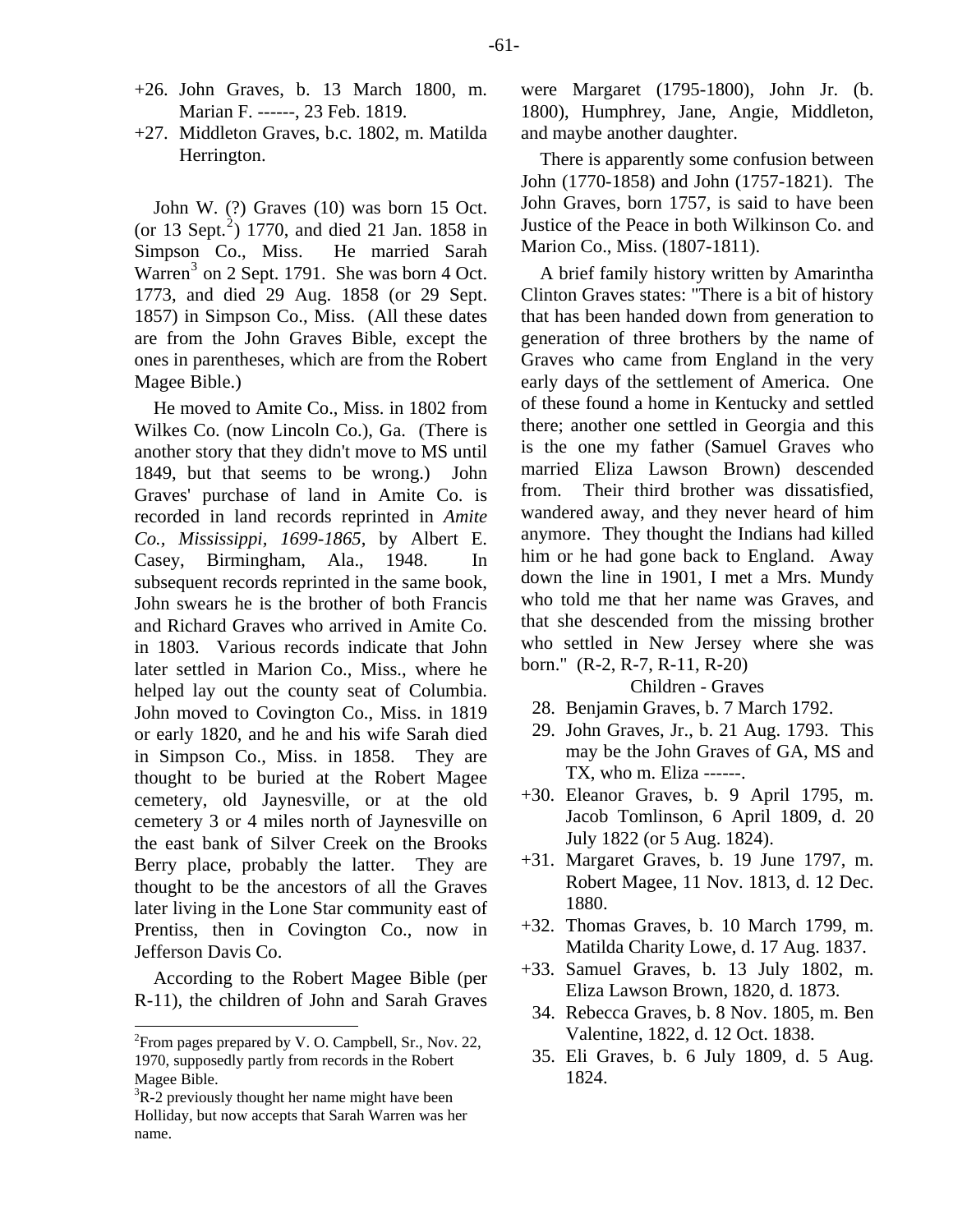+36. Eliza Ann Graves, b. 6 July 1809, m. Michael Durr, Aug. 1844, d. 4 July 1892.

It is believed that this line is descended from Francis<sup>2</sup>, Francis<sup>3</sup>, William<sup>4</sup>.

## GENERATION 6

A son (270) married Elizabeth ------. This son may have been Barzillia Graves, according to R-257. He had apparently died by 1767 and Elizabeth probably married again soon after that to William Townsend (see the discussion in the previous generation for his father). A William and Elizabeth Townsend cosigned a deed with Thomas and Sarah Graves.

On the other hand, maybe Sarah's maiden name was Townsend, and these were her parents or her brother. (R-77, R-524)

Children - Graves

+659. Thomas Graves, b.c. 1746-66, m(1) Sarah ------, m(2) Henrietta Greenwood, 6 March 1828, d. 1838 or 1839.

## GENERATION 7

Thomas Graves (659) was born between 1746-66, probably about 1760, since his mother made a bond on 10 May 1767 to give him 30 pounds current Va. money when he reached 21 years of age. We do not know the date of Thomas's removal to Mecklenburg Co., Va., but it must have been after 1790, at which time he was residing in Cumberland Parish, Lunenburg Co., Va., with 3 tithables.

Thomas's children were by his first wife, Sarah, as it was not until March 6, 1828, as Thomas Graves, Sr., that he married Henrietta Greenwood in Mecklenburg Co. His will (Mecklenburg W.B. 14, p. 422), dated June 4, 1836, proved Jan. 21, 1839, describes him as "afflicted in body" and makes the following bequests: to wife Henrietta the tract whereon I reside, being the mansion house, to son Nathan my tract of land bought of Crowder, to

daughter Mary Graves bed and furniture. The balance of my estate to be sold and out of the proceeds an annuity is to go to wife Henrietta, and the balance is to be divided between the following children: Betsy, Fanny, Patsy, Nancy, Jane and Thomas; to the heirs of my deceased son William, one shilling. At my wife's death her annuity to be divided between my children, Betsy, Fanny, Patsy, Nancy, Jane, Thomas, James and Nathan. Friend John P. Finch exor. Wit. Thomas B. Puryear, Reuben Harris.

Relative to this family are the following Mecklenburg marriages: Thomas Harris and Elizabeth Graves, 28 Dec. 1795; Henry Hastin and Fanny W. Graves, 19 June 1799; William Graves and Frances Elam, 14 Oct. 1795; Thomas Graves and Mary Harris, 26 Dec. 1808; James Graves and Phoebe Elam, 29 Dec. 1818. We have no marriage bond for Nathan, but the will of Samuel Hudson, dated June 22, 1828 (Mecklenburg W.B. 11, p. 400), mentions daughter Sally Graves, wife of Nathan Graves.

There is in Mecklenburg the marriage of Frederick Graves and Nancy Brandon on Dec. 20, 1800. Whether he was a son of Thomas, Sr., and predeceased his father is not known. Nor is it presently possible to positively identify Thomas Graves, Sr. However, the presumption that he was a grandson of Henry<sup>5</sup> Graves of Hanover Co., Va., seems reasonable. (R-82, R-524)

- +1697. William Graves, m. Frances Elam, 14 Oct. 1795, d.c. 1821.
	- 1698. Nathan Graves, m. Sally Hudson, 24 Dec. 1816.
	- 1699. Mary Graves; either married a Graves, or not married in 1836.
	- 1700. Elizabeth ("Betsy") Graves, m. Thomas Harris, 28 Dec. 1795.
	- 1701. Fanny W. Graves, m. Henry Hastin, 19 June 1799.
	- 1702. Martha ("Patsy") Graves
	- 1703. Nancy Graves, m. John Flynn (or Flinn), 12 Dec. 1816.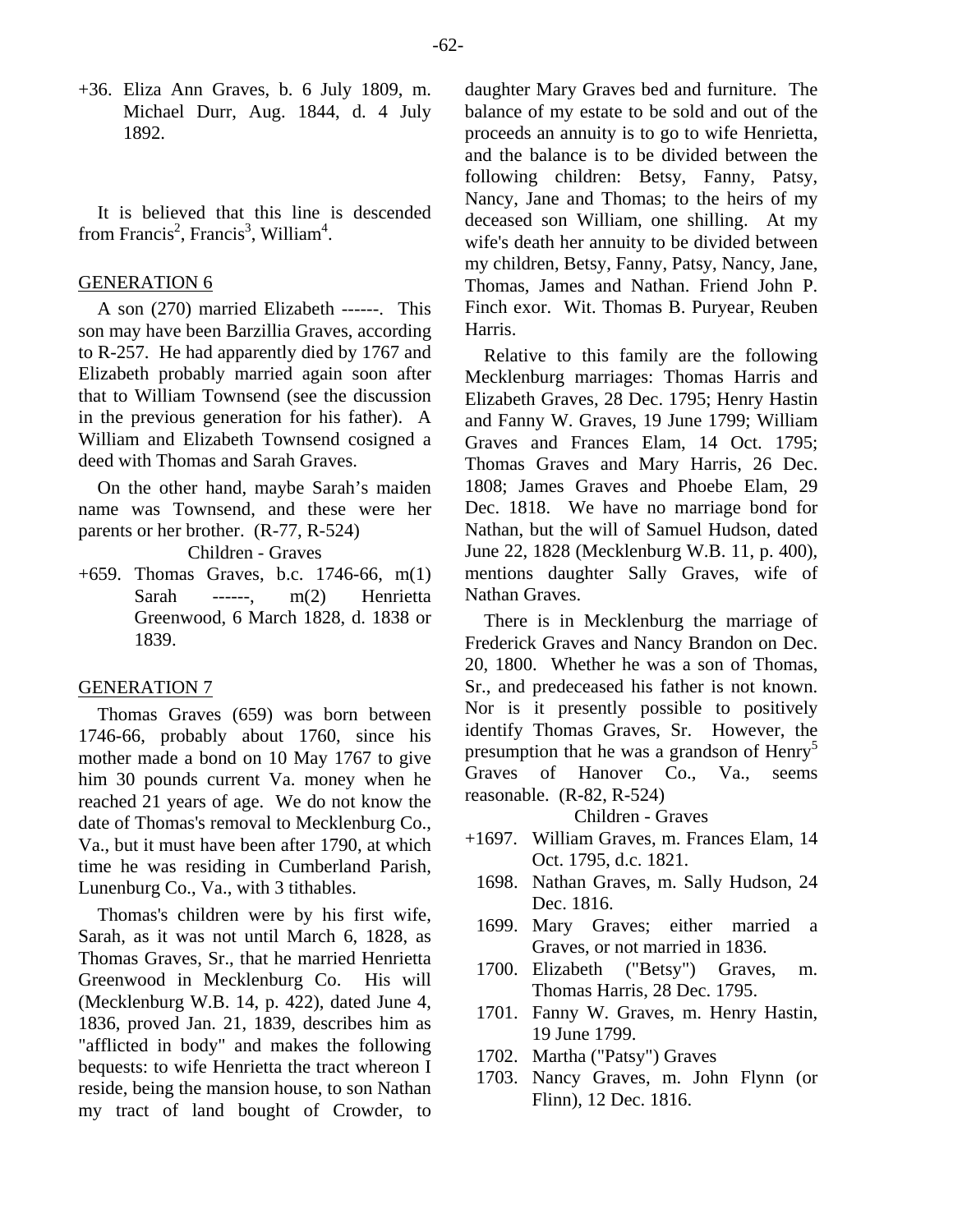- 1704. Jane Graves, m. Wiley Spain, 26 April 1821.
- +1705. Thomas Graves, m. Mary Harris, 26 Dec. 1808 (or 1816).
	- 1706. James Graves, m. Phoebe Elam, 29 Dec. 1818.

# **ANCESTRY OF GRAVES/GREAVES FAMILIES**



## **QUESTIONS AND INFORMATION**

*GRAVES FAMILIES OF THE BRITISH ISLES* 

#### *GRAVES FAMILIES OF GERMANY*

## *NORTHERN GRAVES FAMILIES*

#### *SOUTHERN GRAVES FAMILIES*

The Graves/Greaves DNA Study is helping determine the relationships and structure of a SC Graves family. Results from the study show that RICHARD GRAVES and Polly Lucy ------ of SC & AR (genealogy 189), JAMES W. GRAVES and Melissa K. Ray of SC, MS & AR (genealogy 48), and GEORGE WILLIAM GRAVES of GA, MS & TX (genealogy 258), are all descended from a common ancestor. There is also evidence that Ransom M. Graves of MS (genealogy 245) may be descended from this same family.

The first two generations of each of these genealogies are on the following pages. Any help with finding the exact connections between these family segments and identifying other branches of this family will be appreciated.

Mr. Elton A. Garris, 1004 West 12th Ave., Pine Bluff, AR 71601, and Ms. Carol Ann Johnson, 2618 North Pump Station Rd., Springdale, AR 72762, are among those interested in learning more about the following family of RICHARD GRAVES (genealogy 189).

## DESCENDANTS OF RICHARD GRAVES AND POLLY LUCY ------ OF SC & AR

#### GENERATION 1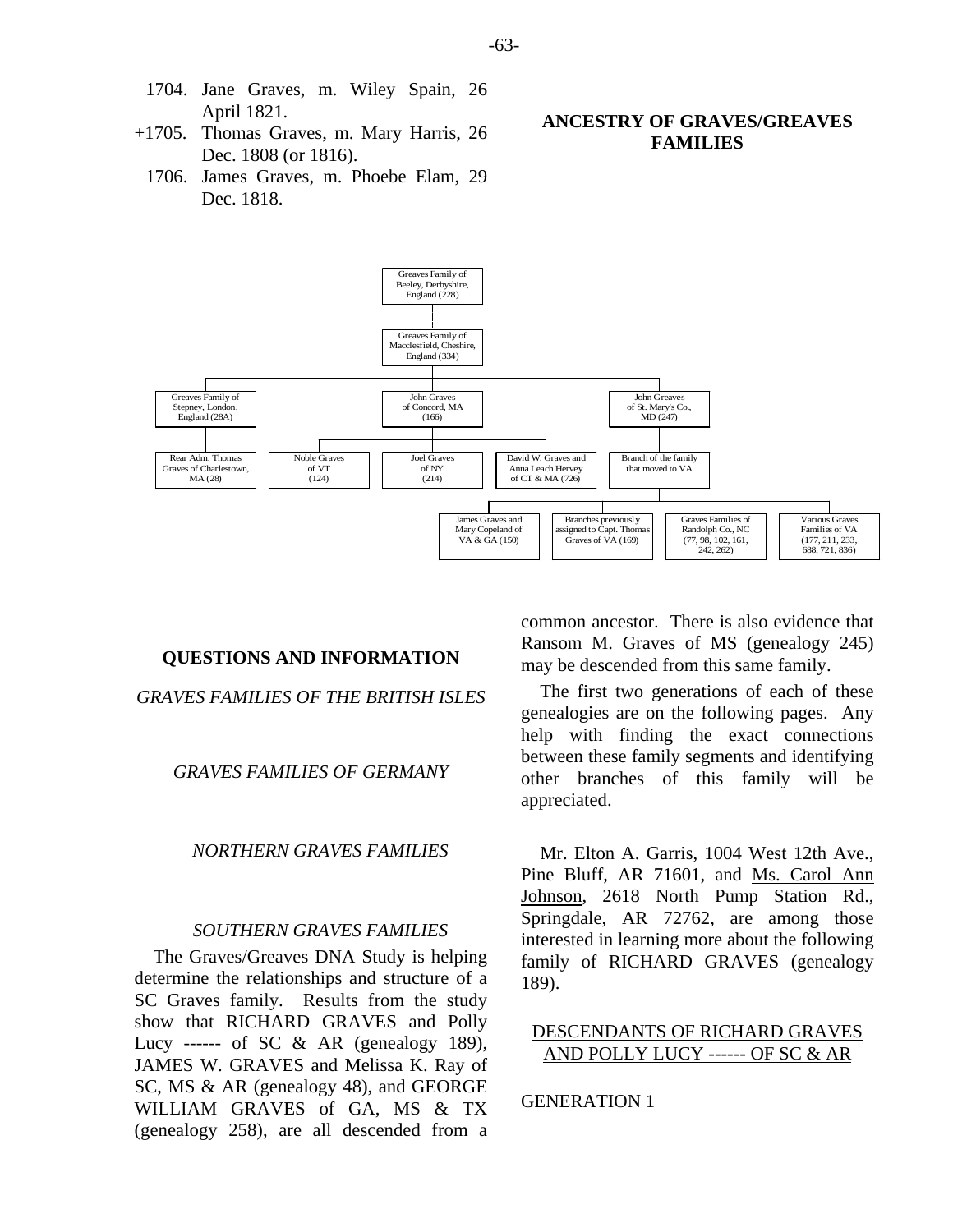Richard Graves (1) was born about 1776 in SC, and died 11 Oct. 1865<sup>[4](#page-15-0)</sup>. He married Polly Lucy ------. They were listed in the 1860 census for Corni Twp., Union Co., AR, in the household of their son Samuel, which showed Samuel A., 45, occupation farmer, b. SC, Richard, 84, b. SC, Polly Lucy, 75, b. VA, Malinda, 38, b. SC, and Joseph, 16, b. LA.  $(R-1, R-2)$ 

## Children - Graves

+2. Samuel A. Graves, b. 10 Jan. 1815, m(1) Malinda ------, m(2) Nellie Spooner, d. 8 July 1892.

#### GENERATION 2

Samuel A. Graves (2) was born 10 Jan. 181[5](#page-15-1) in SC, and died 8 July  $1892^5$ . He apparently first married Malinda ------, since she was shown in his household in the 1860 census<sup>[6](#page-15-2)</sup>. She was born about 1822 in SC, and apparently died before 1865. He married Nellie Spooner, daughter of John Spooner and Elizabeth Faucette, probably about 1864. She was born 20 Dec. 1836 in LA. The family was listed in the 1880 AR census, showing all the children born in AR. (R-1, R-2)

Children - Graves, by Malinda ------

- 3. Joseph Graves, b.c. 1844 (LA).
- 4. Jonathan Graves (according to family lore)

Children - Graves, by Nellie Spooner

- +5. Robert Eugene Graves, b.c. 1865, m. Frances Moss.
	- 6. William Thomas Graves, b.c. 1866.
	- 7. Melissa Octavia Graves, b.c. 1869.
	- 8. Elizabeth Elton Graves, b.c. 1872.
- +9. Mary Lacy Graves, b. 24 Aug. 1876, m. Robert Henry Adams.
	- 10. Artil Liller Graves, b.c. 1879.

## GENERATION 3

Robert Eugene Graves (5) was born about 1865 in AR. He married Frances Moss. (R-2) Children - Graves

+11. Minnie Graves, b.c. 1885, m. Guy M. Johnson.

Mary Lacy Graves (9) was born 24 Aug. 1876 in Wesson, Union Co., AR. She married Robert Henry Adams. He was born 6 Jan. 1874 in Bolding, Union Co., AR. (R-1)

Children - Adams

+12. Amy-Ethel Adams, b. 29 July 1906, m. Alden Andrew Garris.

Mrs. Shirley Buckman, 3908 Ridgeway Dr., Metairie, LA 70002 (buck2s@aol.com), Mr. Lester J. Pistorius, 2909 Breville, Monroe, LA 71201, Mrs. Donna R. Story, 235 South Main, #201, Ottawa, KS 66067, Mrs. Gretchen C. Williams, 6408 Old Mill Circle, Fort Worth, TX 76148, and Mr. John R. Graves, 2313 H Dunwoody Crossing, Atlanta, GA 30338 (jgraves99@attbi.com), would like to learn more about the family of JAMES W. GRAVES (genealogy 48), discussed below.

# DESCENDANTS OF JAMES W. GRAVES AND MELISSA K. RAY OF SC, MS, & AR

#### GENERATION 1

James W. Graves (1) was born about 1810 in S.C. He was a painter. He married Melissa K. Ray about 1837 in Miss. She was born 11 Feb. 1819 in Ga., and died 5 Sept. 1909, probably in Texas. Children Forest, John and Jack probably all moved to Ft. Worth, Texas, and Eliza may have moved to Eugene, Oregon.

A sale of property by James W. Graves and wife Melissa to Hubbard Smith was recorded on Sept. 27, 1836 in Copiah Co., Miss., both parties being residents of Copiah Co. This may have been property left to James by his father Jeremiah Alexander Graves when he died in Copiah Co. in 1834. There was a

<span id="page-15-0"></span><sup>&</sup>lt;sup>4</sup>Death date from a small book that belonged to Samuel A. Graves and was passed on to his daughter, Mary Lacy Graves.

<span id="page-15-2"></span><span id="page-15-1"></span><sup>&</sup>lt;sup>5</sup>Birth and death dates from book of Samuel A. Graves. <sup>6</sup>Is it possible that Malinda was Samuel's sister and his first wife had already died by 1860?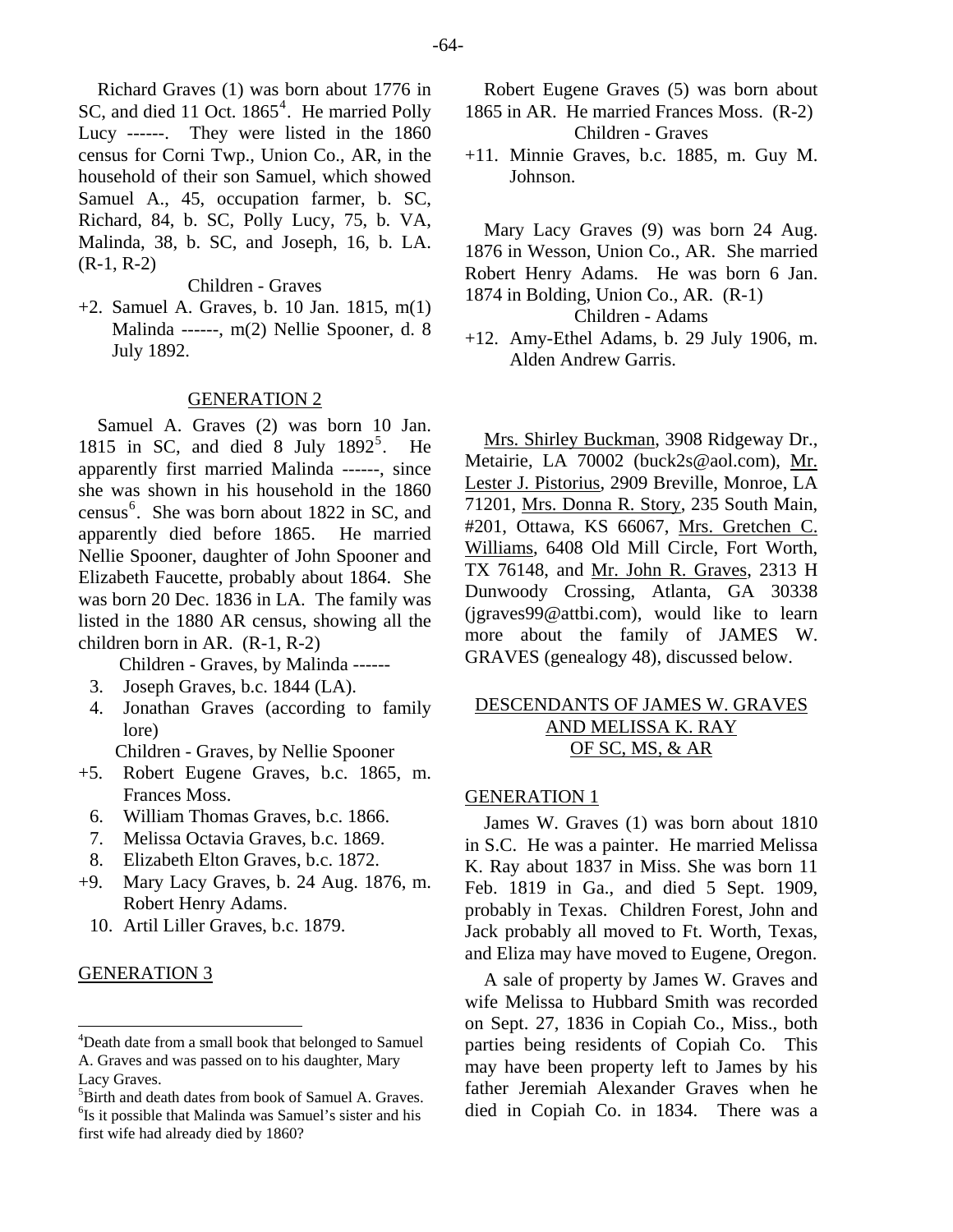The 1840 census for Copiah Co., Miss. shows James W. Graves with one male under 5, one male between 5 and 10, one male between 20 and 30, and one female between 15 and 20. The male 5-10 could be Jeremiah. The 1830 census for Copiah Co. does not show James W. as head of household (reasonable, since he would only have been 20 and did not marry until about 1837), but it does show Jeremiah A. Graves as head of household.

James, his wife and children were listed in the 1850 census for El Dorado, Union Co., Ark. If James was not a son of Jeremiah Alexander Graves, he may have been a son of Richard Graves and a brother of Samuel A. Graves (b.c. 1815, S.C.) and Malinda Graves (b.c. 1822, S.C.). There was a Richard (b.c. 1776, S.C.) and Polly Lucy Graves (b.c. 1785, Va.) listed in the household of Samuel A. Graves in the 1860 census for Corni, Union Co., Ark. (with Malinda also listed).

Mrs. Story had copies of letters written from El Dorado, Ark. during the Civil War and through the 1880's. She also had letters dated about 1878 from El Dorado to Ft. Worth, Texas, mentioning an Aunt Levy who apparently lived in Ft. Worth.

Their first child was born in Miss., and the next four in Ark. The birthplace of Sue Graves is not known. (R-1, R-3)

Children - Graves

- +2. Forest F. Graves, b.c. 1838, m. Penelope Millican.
- +3. Eliza Jane Graves, b. 7 Feb. 1844, m. James G. Smith, 1 Dec. 1859.
- +4. John Ray Graves, b. 20 Sept. 1846, m(1) Ketura Brazeale, 9 Aug. 1866, m(2) Mattie Wall, 6 Jan. 1871, m(3) Caroline Emily Bellah, 6 Feb. 1894, d. 24 April 1918.
- +5. Jack Ann Graves, b.c. 1849, m. Albert G. Millican, 28 Dec. 1871.
- 6. Ellen Graves, d. 31 July 1870 (El Dorado, Ark.).
- +7. Sue Graves, m. Frank King, 1 Jan. 1879 (or 1880).

# GENERATION 2

Forest F. Graves (2) was born about 1838 in Miss. He was a farmer and a painter. He married Penelope ("Nellie") Millican, probably daughter of James A. Millican, in Nov. 1859 in Claiborne Parish, La. Their marriage license was dated 26 Nov. 1859 in Homer, Claiborne Parish, La., marriage performed by Fr. P. Moore, Minister of the Gospel, with witnesses F. M. Comfield and W. Ezra Denson. Bond of \$500 was provided by F. F. Graves with James A. Millican as security. The marriage license was filed 5 Dec. 1859, and recorded in Marriage Book A, pp. 239-240, on 29 Dec. 1859. Nellie was born about 1839 in Miss.

Forest may have first married Ann ------, since Ann is given as Carrie's mother. It is interesting that Carrie is not listed with the family of Forest Graves in the 1870 census.

Forest served in the Civil War as a private, Co. A (Colquitt's), age 24, enrolled El Dorado, Ark., by Capt. Morgan, for 12 months. He reenlisted for 2 years on 24 Jan. 1862, was wounded at the Battle of Murfreesboro, Tenn. in Dec. 1862, was on furlough in Ark. Jan.- Feb. 1863, was sick at Dumfrier Hospital in Oct.-Nov. 1861, and was in Ocmulgee Hospital, Macon, Ga. with dysentery, 17 June 1864, returned to duty 5 July 1864.

Forest's first child was born in Ark., the next four in La., and the last in Ark. (R-1, R-3)

- +8. Carrie Graves, b. 9 March 1859, m. Clement Joseph Buckman, 13 Dec. 1882, d. 16 Feb. 1957.
	- 9. Henry W. Graves, b.c. 1860 (La.).
- 10. Dora E. Graves, b.c. 1869.
- 11. John A. Graves, b.c. 1873.
- 12. Nora Ellen Graves, b.c. 1876.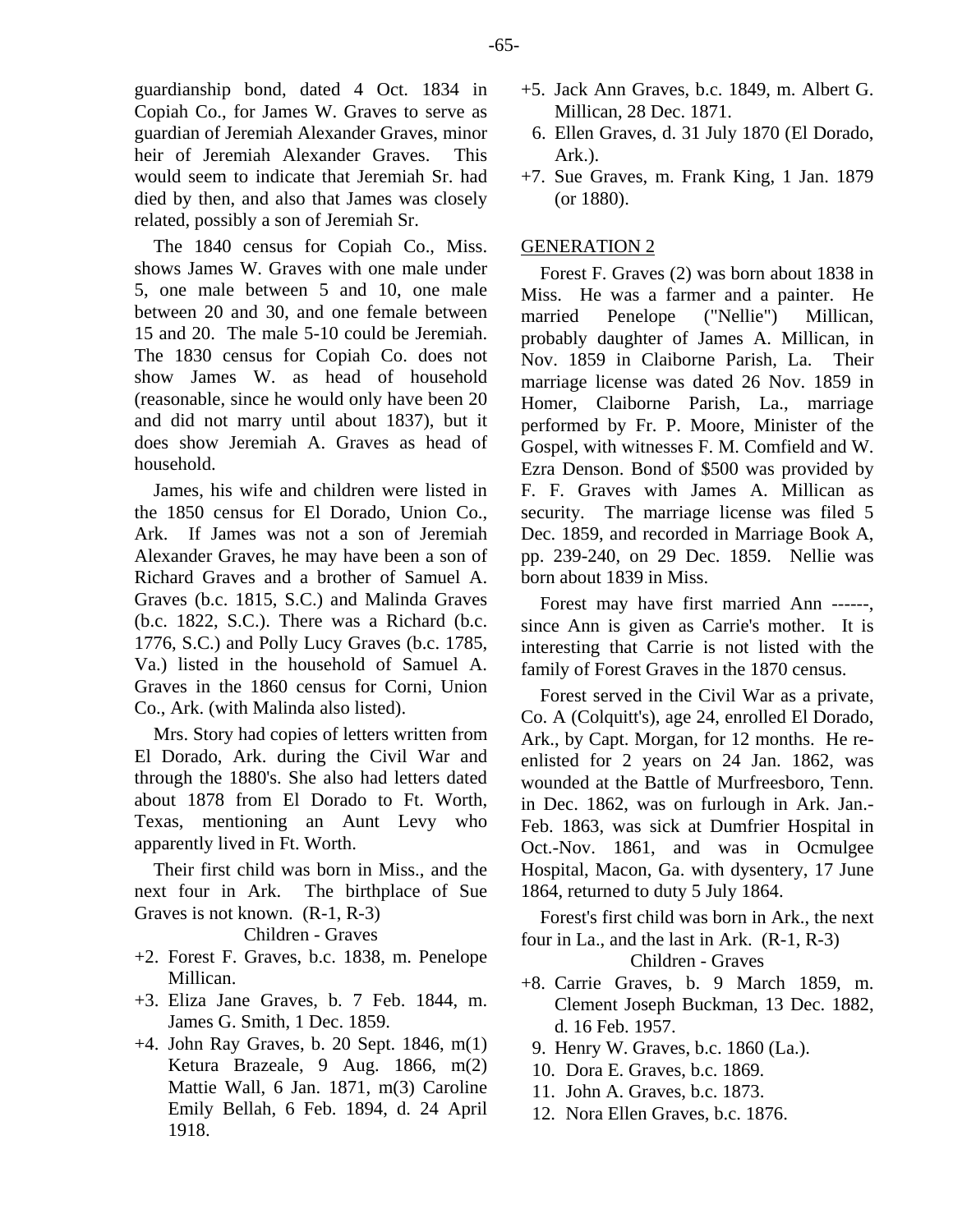13. Nellie Graves, b.c. 1878.

Eliza Jane Graves (3) was born 7 Feb. 1844 in Ark. She married James G. Smith on 1 Dec. 1859 in El Dorado, Union Co., Ark. All their children were born in Ark., and at least Jessie and Fred were born in El Dorado. (R-3) Children - Smith

14. Franklin M. Smith, b.c. 1861.

- 15. Oscar Smith, b.c. 1863.
- 16. Melissa B. Smith, b.c. 1868.
- 17. Jessie Smith, b. 24 July 1869.
- 18. Fred Smith, b. 1871, d. before 1880.
- 19. Irene Ellen Smith, b.c. 1873.
- 20. Ivy Estella Smith, b.c. 1875.
- 21. Claud Smith, b. 11 Feb. 1877.
- 22. Carl Smith, b. Nov. 1879.

John Ray Graves (4) was born 20 Sept. 1846 in Ark., died 24 April 1918 in Austin, Travis Co., Texas, and was buried 26 April 1918 in Confederate Soldiers Cem., Austin. He first married Ketura Brazeale on 9 Aug. 1866 in El Dorado, Union Co., Ark. He secondly married Mattie Wall on 6 Jan. 1871 in Bryan, Brazos Co., Texas.

He married as his third wife Caroline ("Carrie") Emily Bellah, daughter of Samuel Bellah and Lucinda Ann ------, on 6 Feb. 1894 in Colorado City, Mitchell Co., Texas. She was born in 1864 in Ala., died 26 May 1937 in Fort Worth, Tarrant Co., Texas, and was buried in Greenwood Cem., Fort Worth. They were divorced. Carrie later (or previously?) married John Ross.

John's first child was born in El Dorado, Ark., and his last three in Colorado City, Texas. (R-3)

Children - Graves, by Ketura Brazeale

23. Andrew T. Graves, b.c. 1868.

Children - Graves, by Caroline E. Bellah

- <span id="page-17-0"></span>+24. Forest Raymond Graves, b. 3 Dec. 1894, m. Hazel Agatha Handcock, 29 March 1913, d. 18 May 1921.
	- 25. Paul Homer Graves, b. 11 April 1896, m. Ruth Viola Baker, 23 Oct. 1920

(Dallas, TX), d. 14 June 1968 (Ft. Worth, TX).

 26. P. C. Graves (male), b. 5 Jan. 1899, d. 7 Jan. 1899 (Colorado City, Mitchell Co., TX).

Jack Ann Graves (5) was born about 1849 in El Dorado, Union Co., Ark. She married Albert G. Millican on 28 Dec. 1871 in El Dorado. (R-3)

Children - Millican

- 27. Charles Albert Millican, b. 22 Dec. 1876, d. 1916.
- 28. Trixie Millican
- 29. Maude Millican, b. Hope, Hempstead Co., Ark., m. ------ Koch, d. 1921 (TX).

Sue Graves (7) married Frank King on 1 Jan. 1879 (or 1880) in El Dorado, Union Co., Ark. (R-3)

## Children - King

- 30. Lottie Lewellen King, b. Nov. 1880.
- 31. Lorence Coleman King, b. Sept. 1883.

Ms. Betty Castleberry Norris, 908 Garfield Ave., Madera, CA 93638, Ms. Geneva Bloodworth, 6935 Prestonshire, Dallas, TX 75225, Mrs. Carol Jean Webb, 3712 Modlin, Mesquite, TX 75150, and Mr. Eddie L. Graves, 4619 Willow Bend, Wichita Falls, TX 76310 (egraves@wf.net), are among those who would like to learn more about GEORGE WILLIAM GRAVES (genealogy 258) and his family.

# DESCENDANTS OF GEORGE WILLIAM GRAVES OF GA, MS & TX

## GENERATION 1

George William Graves (1) was born about 1814 in GA<sup>[7](#page-17-0)</sup>, and died in Wood Co., TX. He married Lewelander ------. She was born

<sup>&</sup>lt;sup>7</sup> According to the 1860 census for Holly Springs, Wood Co., TX. R-2 had said that he was born about 1824 in NC (perhaps based on the 1870 census).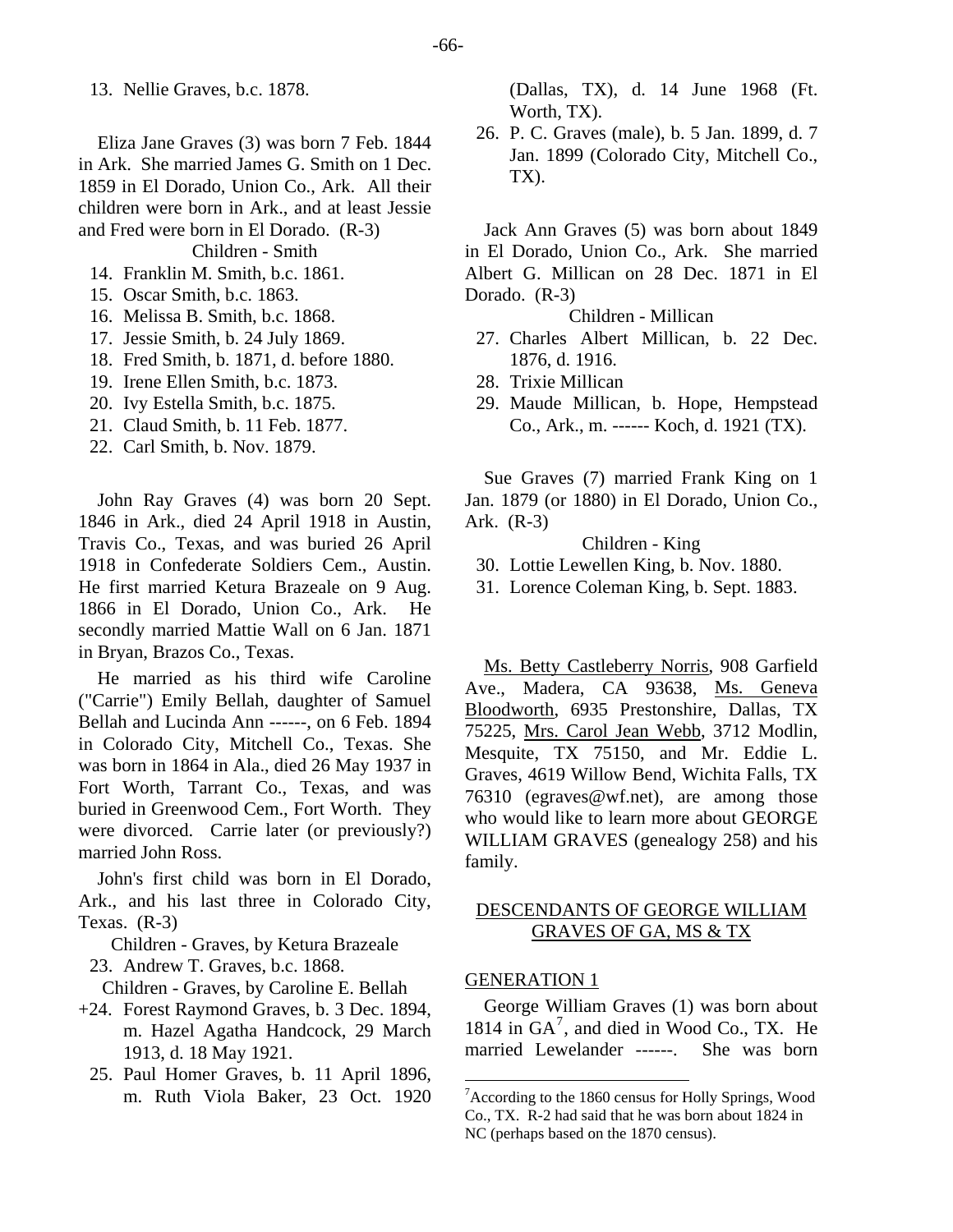about 1[8](#page-18-0)21 in  $GA^8$ . Mrs. Norris (R-1) stated that she was from Wales, but that was probably her parents or earlier ancestors, since 1880 census records for their children state that both parents of George and Lewelander were born in GA. Her name may be a poorly spelled version of the Welsh male name Llewellyn.

They and all their children were listed in the 1860 census for Holly Springs, Wood Co., TX (except for Matilda who had married by that time). According to that census, their first 2 children were born in GA, the next 3 in MS, and the last in TX.  $(R-1, R-2, R-3)$ 

Children - Graves

- +2. Matilda J. Graves, b.c. 1843, m. John William Patrick, 1860, d. 1880.
- 3. George Graves, b.c. 1845.
- +4. Albert J. Graves, b. 21 March 1847, m. Martha E. Grogan, 23 Oct. 1866.
	- 5. Mary Ellen Graves, b.c. 1850, m. G. W. Chapman,  $7$  May  $1882^9$  $1882^9$ .
- +6. Robert Avery Graves, b.c. 1855, m. Mary Elizabeth Moore, c. 1876, d. 1890.
	- 7. Martha F. Graves, b.c. 1858.

## GENERATION 2

Matilda J. Graves (2) was born about 1843 in GA (according to the 1860 census) or in MS (according to the 1870 census). She died in 1880, probably in childbirth with her last child. She was buried near Sulphur Springs, TX, probably in Caney Cem. She married John William (or Williams) Patrick in 1860. He was son of Henry Patrick (b.  $GA^{10}$  $GA^{10}$  $GA^{10}$ ) and Rachel M. Smith (b. GA). He was born 7 March 1842, probably in Upshur Co.,  $TX^{11}$  $TX^{11}$  $TX^{11}$ , died 5 May 1918 in Wood Co., TX, and was buried in Sand Springs Cem. He served in Co. E under Capt. Renshaw in the Civil War. He was 19 and she was 17 when they married and started farming. They lived in Holly Springs, Wood Co., TX. (R-1, R-3)

Children - Patrick

- 8. Martha L. Patrick, b.c. 1860.
- 9. Mary Patrick, b. April 1862.
- +10. Sarah Alice Patrick, b. 8 July 1865, m. Thomas Florence Dodgen, 26 Dec. 1880, d. 10 Oct. 1920.
- +11. Henry Noel Patrick, b. March 1867, m. Bettie E. Sells, 27 Aug. 1893, d. 21 Dec.  $1944^{12}$  $1944^{12}$  $1944^{12}$ .
- +12. Albert Kelly Patrick, b. 26 July 1869, m. Minnie Ola Shipp, 8 Jan. 1891, d. 30 Dec. 1949.
- +13. George William Patrick, b. 1 April 1872, m. Mary Eleanor Britton, 13 Feb. 1895, d. 11 March 1944.
- +14. Robert E. Lee Patrick, b. 14 April 1875, m. Norma C. Weeks, 15 Oct. 1896, d. 16 July 1959.
- +15. John Wade Hamilton Patrick, b. 12 March 1876, m(1) Emma Reese, m(2) Cordelia C. (Shirey) Crabb, 11 Oct. 1903, d. 24 May 1958.
- +16. Walter Jackson Patrick, b. 12 March 1878, m. Melinda Adaline Reese, 4 Nov. 1897, d. 16 May 1959.
	- 17. Clara W. (or Claude) Patrick, b. April  $1880^{13}$  $1880^{13}$  $1880^{13}$ , died in infancy.

Albert J. ("Bert") Graves (4) was born 21 March 1847 in MS. He is probably the Bert Graves mentioned in the *Wood County Democrat* who died 9 Jan. 1933. He married Martha E. Grogan on 23 Oct.  $1866^{14}$  $1866^{14}$  $1866^{14}$ . She was born 23 Dec. 1848 and died 21 Oct. 1908. They were both buried in the Sand Springs Cem., Wood Co., TX. (R-1, R-3)

Robert Avery Graves (6) was born about 1855 or 1856 in MS, and died in 1890 in Wood Co., TX. He married Mary Elizabeth

<sup>8</sup> According to the 1860 census for Wood Co., TX.

<span id="page-18-1"></span><span id="page-18-0"></span><sup>&</sup>lt;sup>9</sup> According to Wood Couty Marriages.

<span id="page-18-2"></span><sup>&</sup>lt;sup>10</sup> R-1 said he was born in AL, but R-3 said 1850 and 1860 censuses show GA.

<span id="page-18-5"></span><span id="page-18-4"></span><span id="page-18-3"></span> $11$  R-3 said John W. Patrick was definitely born in TX, but she does not have proof that it was in Upshur Co. The tax roll shows his father in Upshur Co. in 1847.

 $12$  R-1 gives his death date as 21 Dec. 1944, and R-3 says 1 Jan. 1944.

 $13$  R-1 gave birth date as 12 Feb. 1880, but R-3 said it was April 1880, based on census age of 2 months. <sup>14</sup>Date from tombstone, which reads: "A.J. Graves and Martha E. Grogan was married October 23, 1866."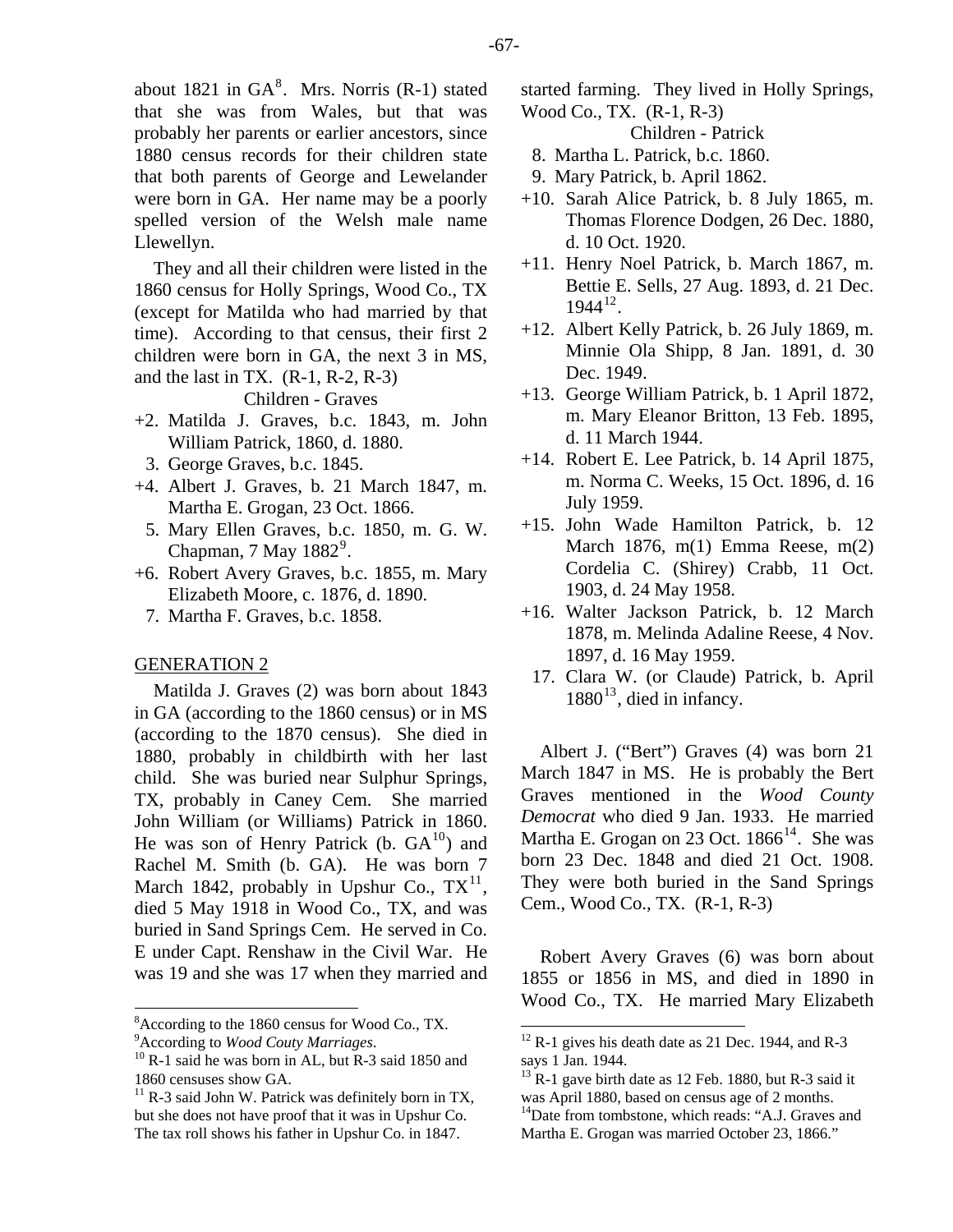Moore, daughter of William Moore and Lucinda Warren (b. LA), about 1876 at about age 21. She was born about 1869 in MS, died in 1935 in Ballinger, Runnels Co., TX, and was buried in OK. All their children were born in Wood Co., TX. After Robert died, Mary and Jeff lived with daughter Donie Smith for a while.

Children - Graves

- +18. George William Graves, b. 18 July 1877, m(1) ------, m(2) Irene Laudrom.
- +19. Mertis Fredonia Graves, b. 18 Sept. 1879, m. Arthur Smith, 6 Oct. 1898, d. June 1973.
- +20. Robert Jefferson Graves, b. 26 Jan. 1884, m. Bessy Smith.
- 21. Thomas Graves, b.c. 1882.
- +22. Perry Murphy Graves, b. 26 Jan. 1887, m. Willie Chapman, d. 1985.
	- 23. Asbury Graves, b. Dec. 1890.
	- 24. Unnamed triplets

Although no one in the family of RANSOM M. GRAVES of MS has yet participated in the DNA study, it appears that this family may be related to the three families discussed above. Mrs. Judieth A. Magee, 29020 Melton Magee Rd., Franklinton, LA 70438, Mrs. Jeraldine Graves Peek, 6 Ponca St., Sherwood, AR 72120, Ms. Elaine Randall English, PO Box 341, Lakemont, GA 30552-0341 [\(eng4@alltel.net,](mailto:eng4@alltel.net) not a Graves descendant, and mainly interested in Moore descendants), and Ms. Patti Flint, 202 Elm Rd., Batesville, MS 38606 [\(pflint@panola.com](mailto:pflint@panola.com), not a Graves descendant, and mainly interested in Flint descendants), are among those with some interest in the line of RANSOM M. GRAVES discussed below.

# DESCENDANTS OF RANSOM M. GRAVES OF MS

## GENERATION 1

Ransom M. Graves (1) was born about 1800, possibly in SC, and was buried in Speed

Cem., Lincoln Co., MS. He was in MS by 1824, was a farmer, and had slaves. He probably had a first wife whose name is unknown. He next married Martha Annie Edwards. She was born about 1819 in MS, and died by 5 July 1858. They were listed in the 1850 census for Lawrence Co., MS, dwelling 432, page 427.

He married third Sarah Ann O'Neal on 4 July 1858 in Copiah Co., MS. She was born about 1835 in MS. One child, Harry O'Neal, born about 1858, may have been from a previous marriage of Sarah Ann.

It has been believed that Ransom M. Graves was connected with the family of James Graves and Mary Copeland of VA and GA (genealogy 150), but it is also possible that he was a son of Jeremiah Alexander Graves (probable father of James W. Graves, genealogy 48). A Jeremiah Graves (probably Jeremiah Alexander Graves), born about 1770- 1780, and a Ransom Graves (probably Ransom M. Graves), born about 1790-1800, were living next to each other in the 1830 census for Copiah Co., MS, page 133.

Information from R-5 states that Ransom may also have had a daughter Lavisia Graves, born about 1832 in MS, probably in Copiah Co., who married Jessie Loftin. They lived in Lawrence Co., MS in 1850, and Ransom Graves was also living there in 1850 as the only Graves family in that county. Lavisia also had a son named Ransom, which is additional evidence that he was her father. Since the adult female in Ransom's household in the 1830 census was 15-20 (born about 1810-1820), and his household included 2 males under 5 and 2 females under 5, it seems likely that Ransom had another marriage before his marriage to Martha Annie Edwards, and that he had other children in addition to Lavisia. Ransom was also in the 1840 census for Copiah Co., MS, page 427, listed as R. H. or R. M. Graves. (R-2)

Children - Graves, by first wife

- 2. son, b.c. 1825-1830.
- 3. daughter, b.c. 1825-1830. May have either died or married by 1840, since only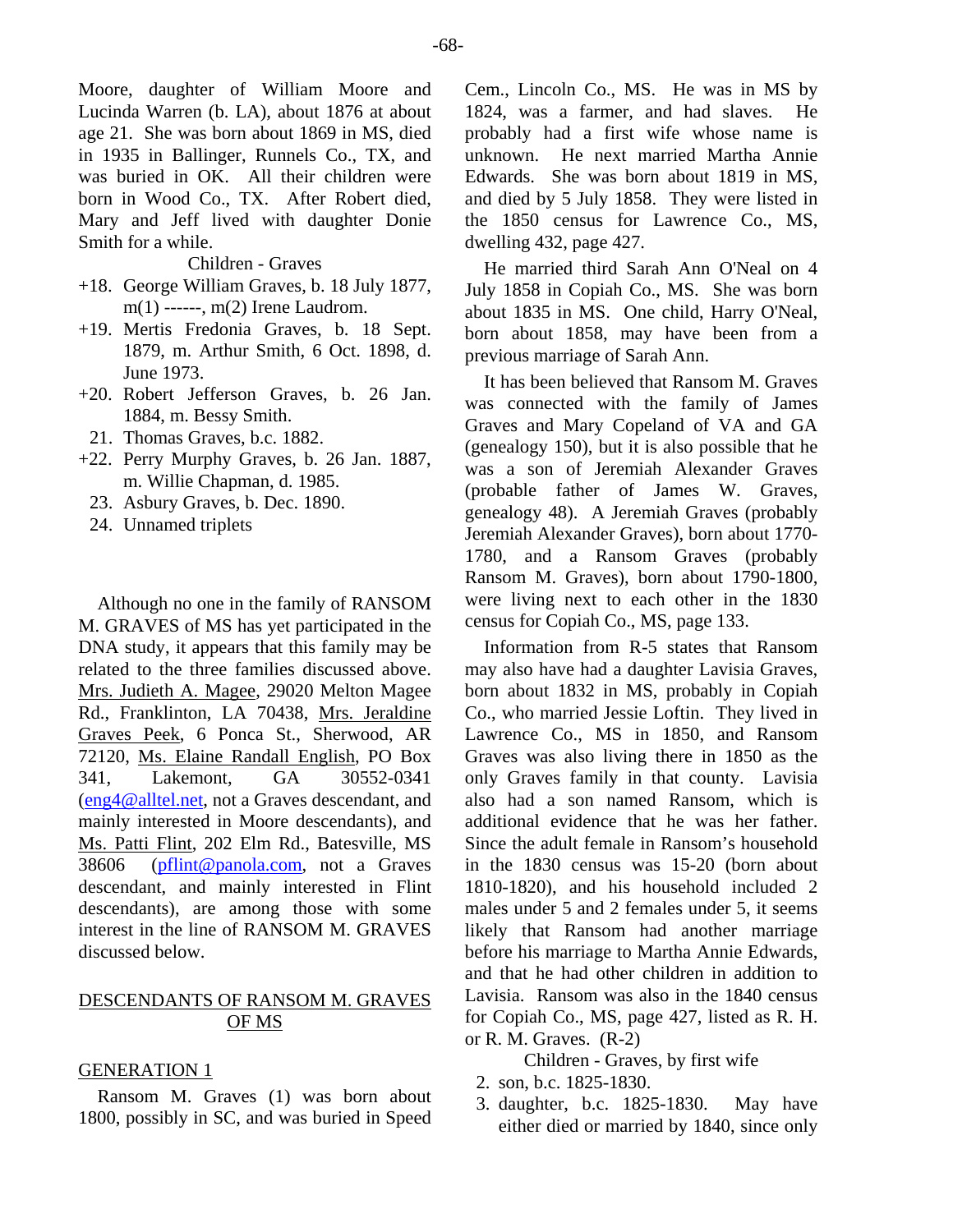- 4. son, b.c. 1825-1830. May have died by 1840, since only 1 son, age 10-15 was listed in the 1840 census.
- +5. Lavisa Graves, b.c. 1829, m. Jesse Loftin. Children - Graves, by Martha A. Edwards
	- 6. Mary Jane Graves, b.c. 1835, m. Isaiah Smith.
- +7. Augustus Edwards Graves, b. March 1839, m. Nancy Jane (Bailey) Ford, 18 June 1870.
	- 8. Amantha Graves, b.c. 1841.
	- 9. Ophelia Graves, b.c. 1843.
- +10. Columbus S. Graves, b. 4 Jan. 1844, m. Rozella G. Moore, 18 July 1871, d. 6 March 1900.
	- 11. Martha F. Graves, b.c. 1847.
	- 12. Elizabeth C. Graves, b.c. 1848.
	- 13. Sillis (or Silas?) A. Graves Children - Graves, by Sarah A. O'Neal
	- 14. Alonzo Graves, b.c. 1860, m. Eunice Windham, 19 Aug. 1898 (Carrollton, MS). He may have died by 1920, and she may be the one listed in the 1920 census for Memphis, Shelby Co., TN, as Callie Graves, 62, with son Henry, 16, and nephew Howard, 17.
	- 15. Henry W. Graves, b.c. 1863.
	- 16. Albert Graves, b.c. 1865, m. Caldonia Vance.
	- 17. Charles Graves, b.c. 1867.

## GENERATION 2

Lavisa (or Lavisia) Graves (5) was born about 1829 in MS, probably Copiah Co. She married Jesse (or Jessie) Loftin. He was born about 1825 in MS. They were in the 1850 census for Lawrence Co., MS, dwelling 154, page 408 He was a farmer. All their children were born in MS. (R-5)

Children - Loftin

- 18. John Loftin, b.c. 1842.
- 19. Elizabeth Loftin, b.c. 1843.
- 20. Ann Loftin, b.c. 1844. This is probably Martha Ann, ancestor of R-5.
- 21. Sarah Loftin, b.c. 1845.
- 22. Ransom Loftin, b.c. 1846.

23. Lucinda Loftin, b.c. 1847.

Augustus (or Augusta) Edwards Graves (7) was born in March 1839 in MS. He married Mrs. Nancy J. (Bailey) Ford on 18 June 1870. Her maiden name was Bailey, and she had previously been married to a Mr. Ford. She was born in Jan. 1845 in MS. They were listed in the 1900 census for Lincoln Co., MS, living next door to Norris Graves. All their children were born in MS. (R-1, R-2)

# Children - Graves

- +24. Amanda Graves, b.c. 1868, m. Bee G. McGehee.
- 25. John Graves, b. Feb. 1871, never married, d. 13 March 1914 (Hattiesburg, MS).
- +26. Junie Elizabeth Graves, b. 21 Dec. 1872, m. Rudolph W. Planchard, d. 13 Jan.
- +27. Norris Adolphus Graves, b. 1 Oct. 1874, m(1) Lucretia Viola Lea, c. 1897, m(2) Laura Thornhill Causey, d. 11 Sept. 1944.
	- 28. Malisa Graves, b.c. 1879.
	- 29. Annie Graves, b. July 1880.
	- 30. Jennie Graves, b. June 1885.

Columbus S. Graves (10) was born 4 Jan. 1844, and died 6 March 1900, probably in Batesville, Panola Co., MS. He married Rozella G. Moore, daughter of Thomas Moore and Lydia Margaret Thetford, on 18 July 1871 in Copiah Co., MS. She was born 15 June 1851 in Claiborne Co., MS, and died 27 Dec. 1929 in Panola Co., MS. They were both buried in Magnolia Cem., Batesville, Panola Co., MS. All their children were probably born in Panola Co., MS. (R-3)

- +31. Thomas Augustus Graves, b. 8 Sept. 1872, m. Katie Wise, Feb. 1894, d. 24 Aug. 1939.
- +32. Ella Graves, b. 31 Oct. 1874, m. Samuel J. Hillhouse, 12 Jan. 1896, d. 3 April 1905.